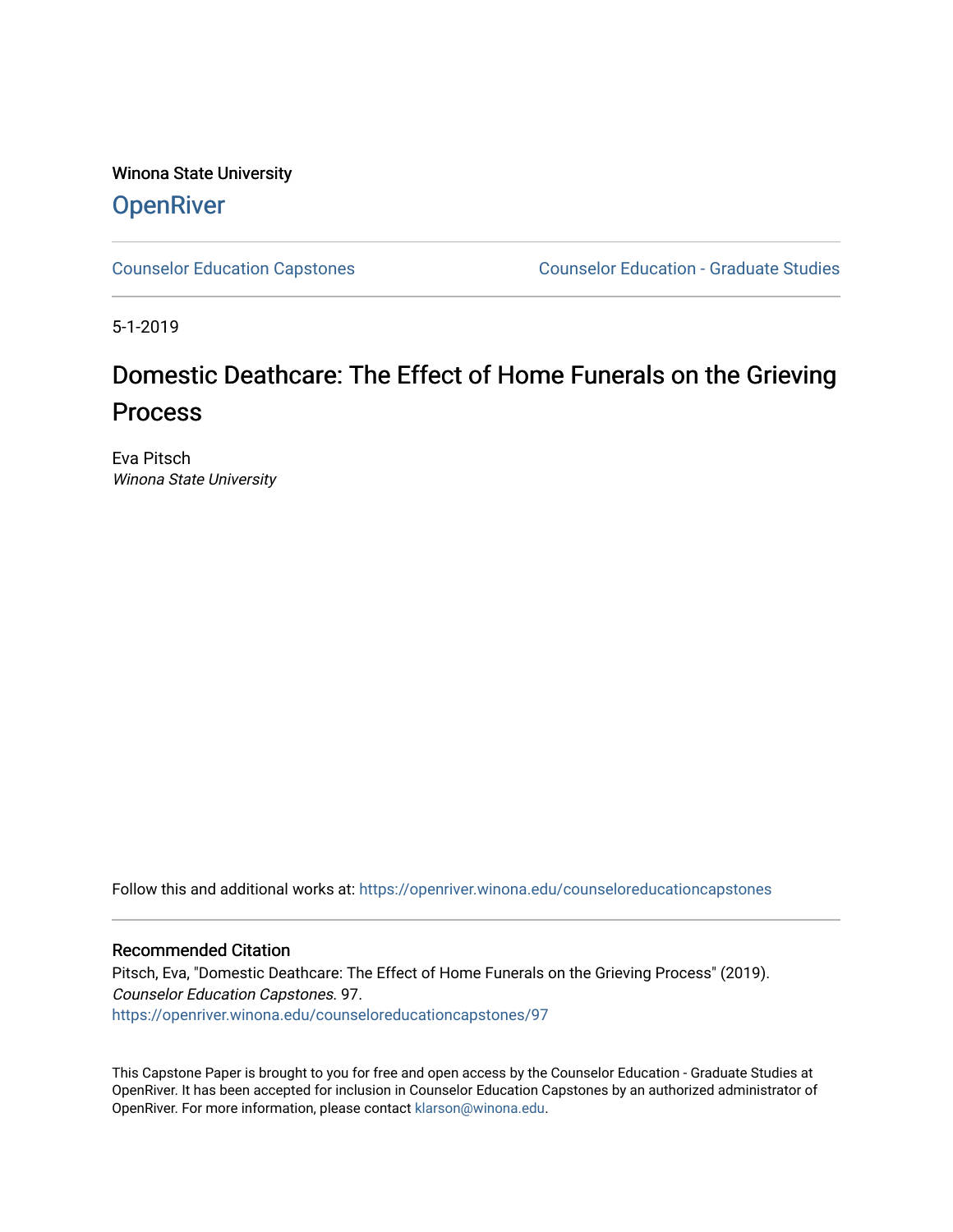Domestic Deathcare: The Effect of Home Funerals on the Grieving Process

Eva Pitsch

A Capstone Project submitted in partial fulfillment of the

requirements for the Master of Science Degree in

Counselor Education at

Winona State University

Spring 2019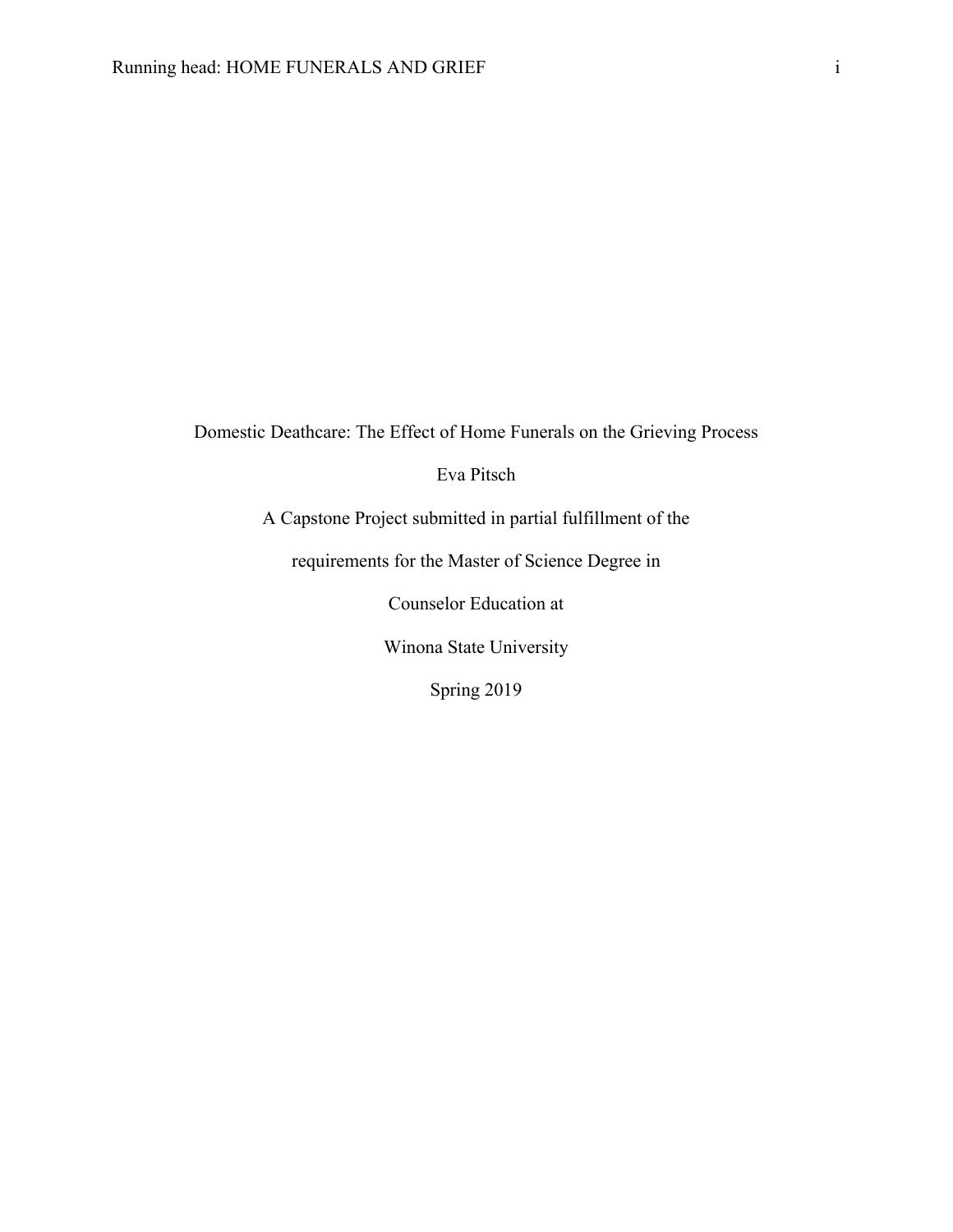Domestic Deathcare: The Effect of Home Funerals on the Grieving Process

Winona State University

College of Education

Counselor Education Department

CERTIFICATE OF APPROVAL

#### CAPSTONE PROJECT

This is to certify that the Capstone Project of

Eva Pitsch

Has been approved by the faculty advisor and the CE 695 – Capstone Project

Course Instructor in partial fulfillment of the requirements for the

Master of Science Degree in

Counselor Education

| Capstone Project Supervisor: |      |  |
|------------------------------|------|--|
|                              | Name |  |

Approval Date: \_\_\_\_\_\_5/8/2019\_\_\_\_\_\_\_\_\_\_\_\_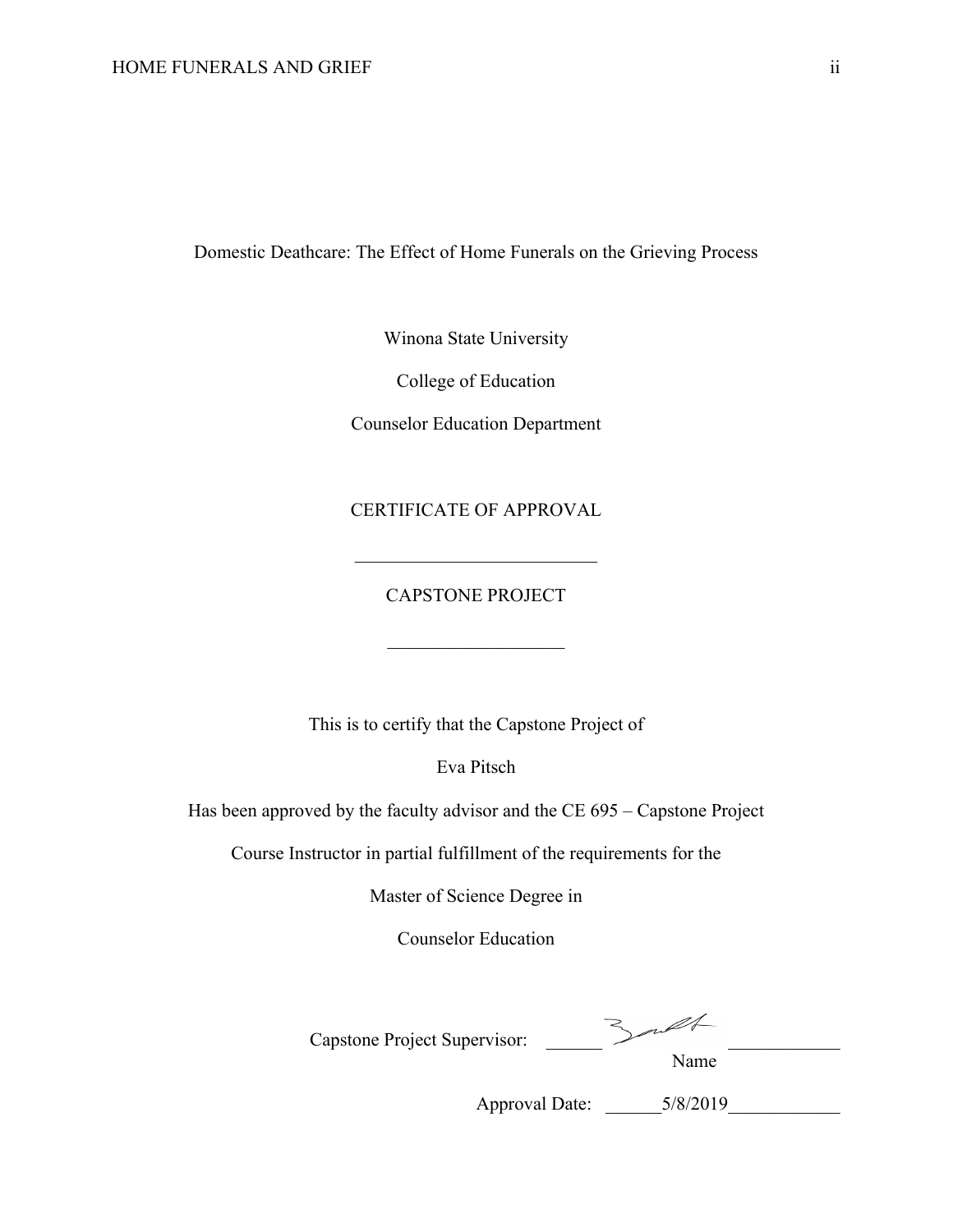#### Abstract

In the United States, there is a growing movement towards home and alternative funeral practices. Little is known about how this shift might impact the grief process. In order to understand the contemporary home funeral movement, it is important to examine pivotal moments in the history of funerals in America—like the Civil War, Industrial Revolution and the popularization of the genteel code. Additionally, research on grief and funerals provides general context and insight on the influence of funeral rituals on mourning. Though much of the literature on conventional funerals and family's responses to loss apply to alternative deathcare, there is also some anecdotal evidence to suggest that the unique qualities of home funerals give families more time and space to heal.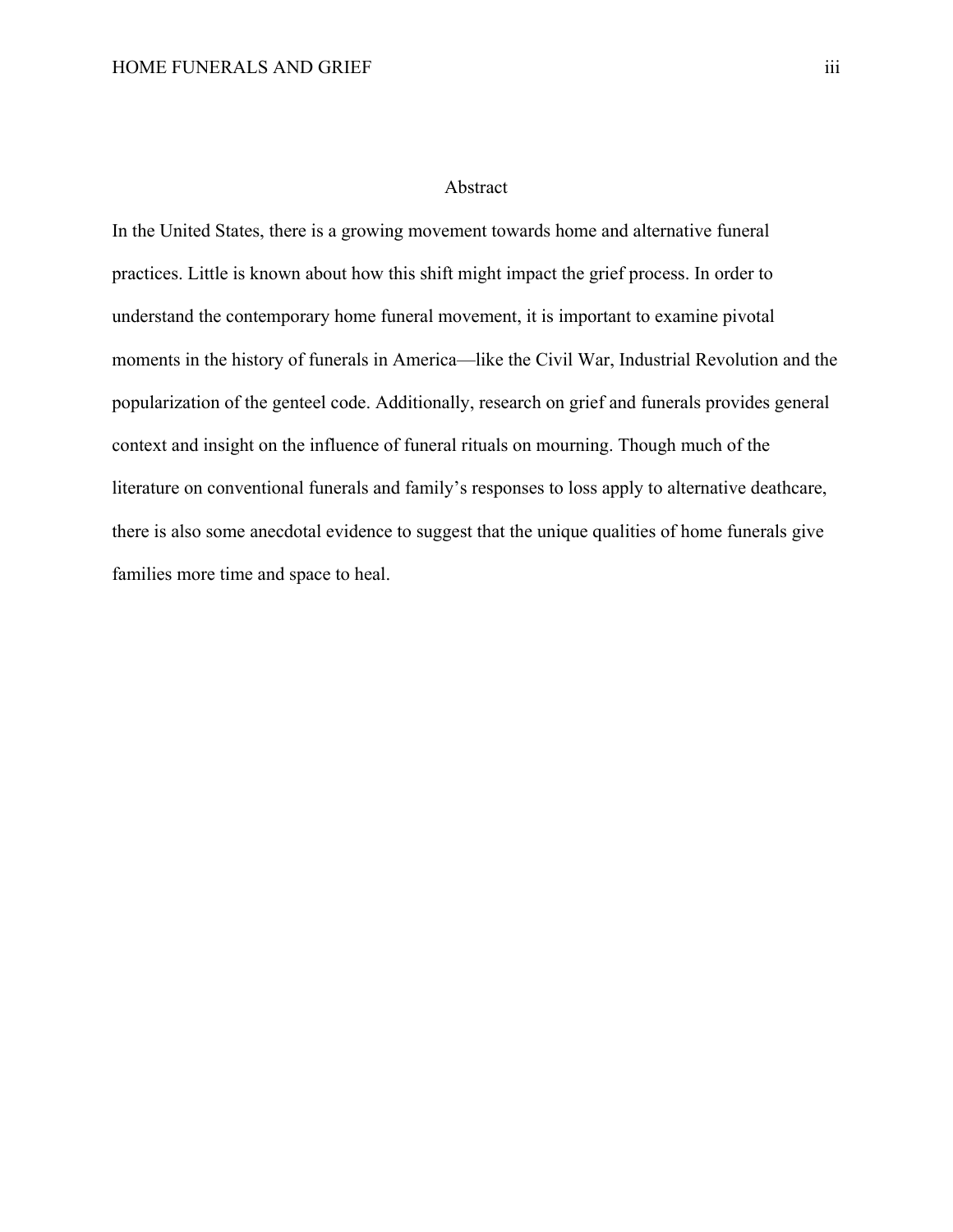## Contents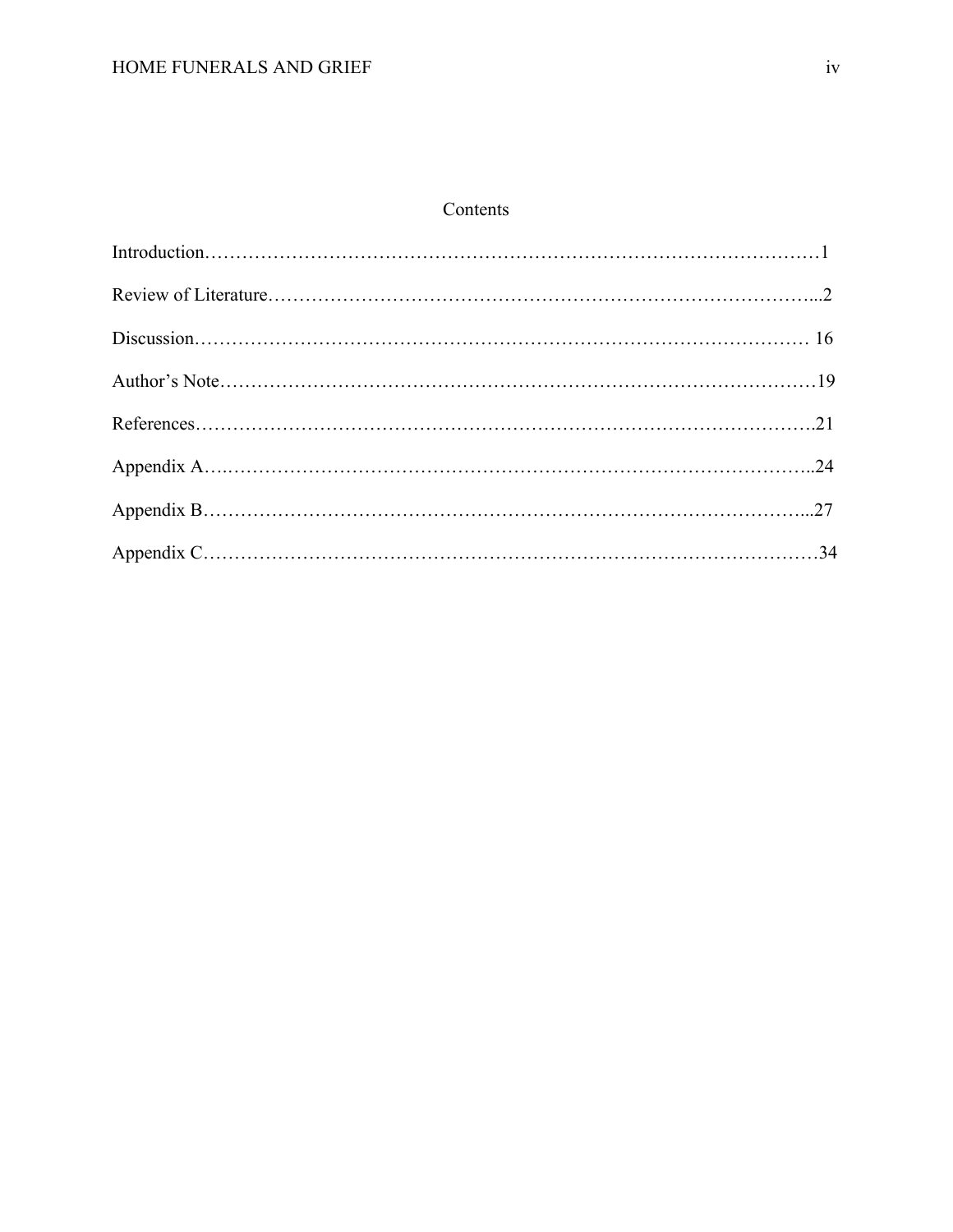### HOME FUNERALS AND GRIEF V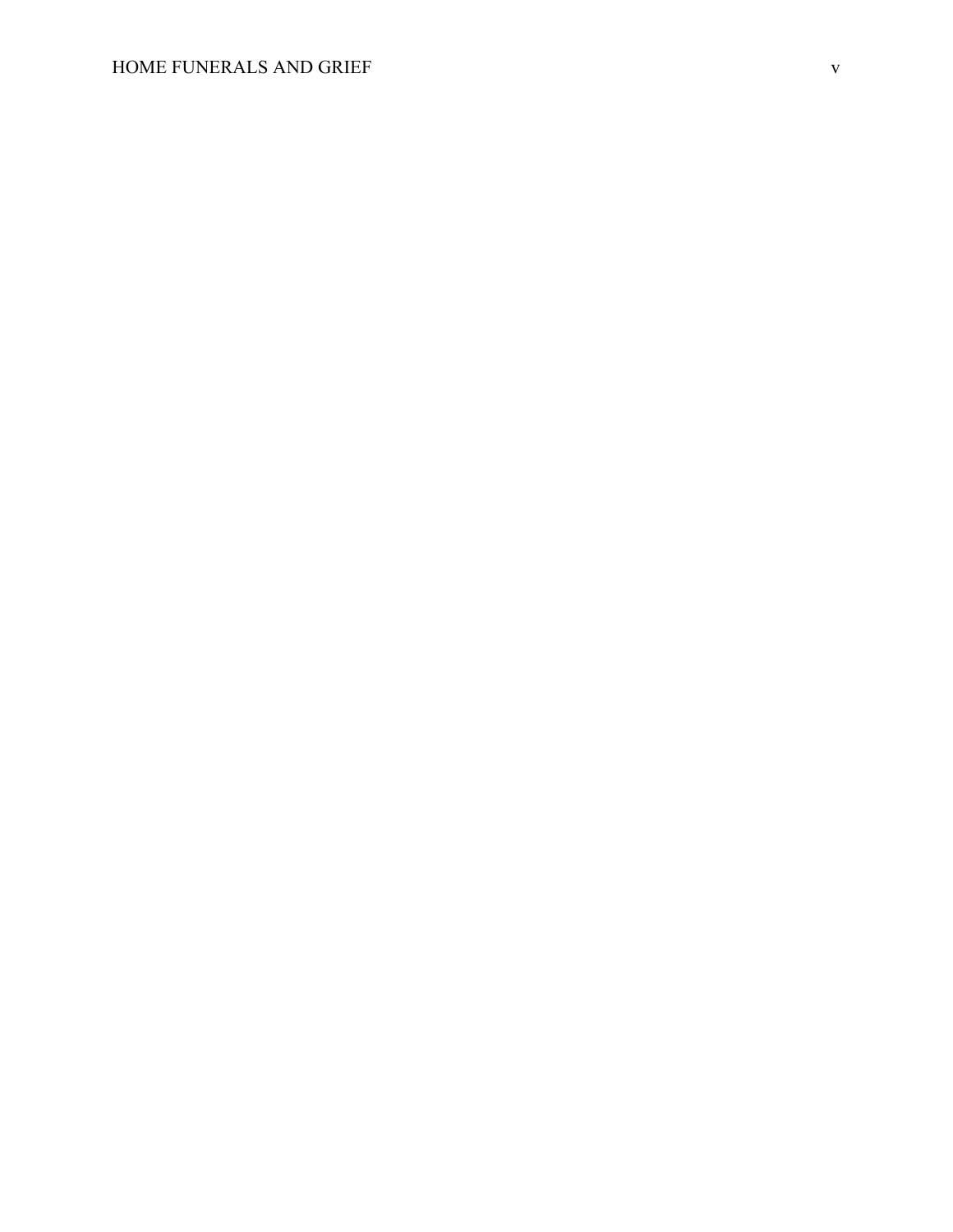Domestic Deathcare: The Effect of Home Funerals on the Grieving Process

Across all cultures, humans have displayed a great need to understand death. The ritual that is carried out after a person crosses over the threshold is part of this desire to understand, and an acknowledgment of the importance and mystery of the transition from a life to death. In the United States, the standard service involves embalming the body, and placing the ornate hardwood or metal casket in a cement vault in a vast grassy cemetery (Kelly, 2015). These customs differ greatly from the simple home funerals of early America (Olson, 2016). Many historical factors shaped the contemporary American funeral—forces which pushed the service and care of the dead out of the private sphere and into public spaces and into the hands of professionals (Harris, 2007). Members of the modern home funeral movement educate and empower families to make choices about deathcare—including the option of caring for the dead at home and holding a service in the dwelling of the deceased (Herring, 2019). Unfortunately, empirical research specifically on the topic of grief and home funerals is lacking (Kelly, 2015). Most of the evidence is anecdotal and gathered through interviews with families (Herring, 2019). The limited research on the impact of home funerals is overwhelmingly positive (Maxera, 2017).

#### **Research questions**

The purpose of this Capstone project is to investigate the impact of home funerals on grief within the family system. More generally, what is a funeral and why are rituals important for grieving families? What is grief and how does existing research inform the movement towards bringing deathcare back to the home? Examining these factors leads to the exploration of the background of home funerals and what families find therapeutic about these intimate home gatherings.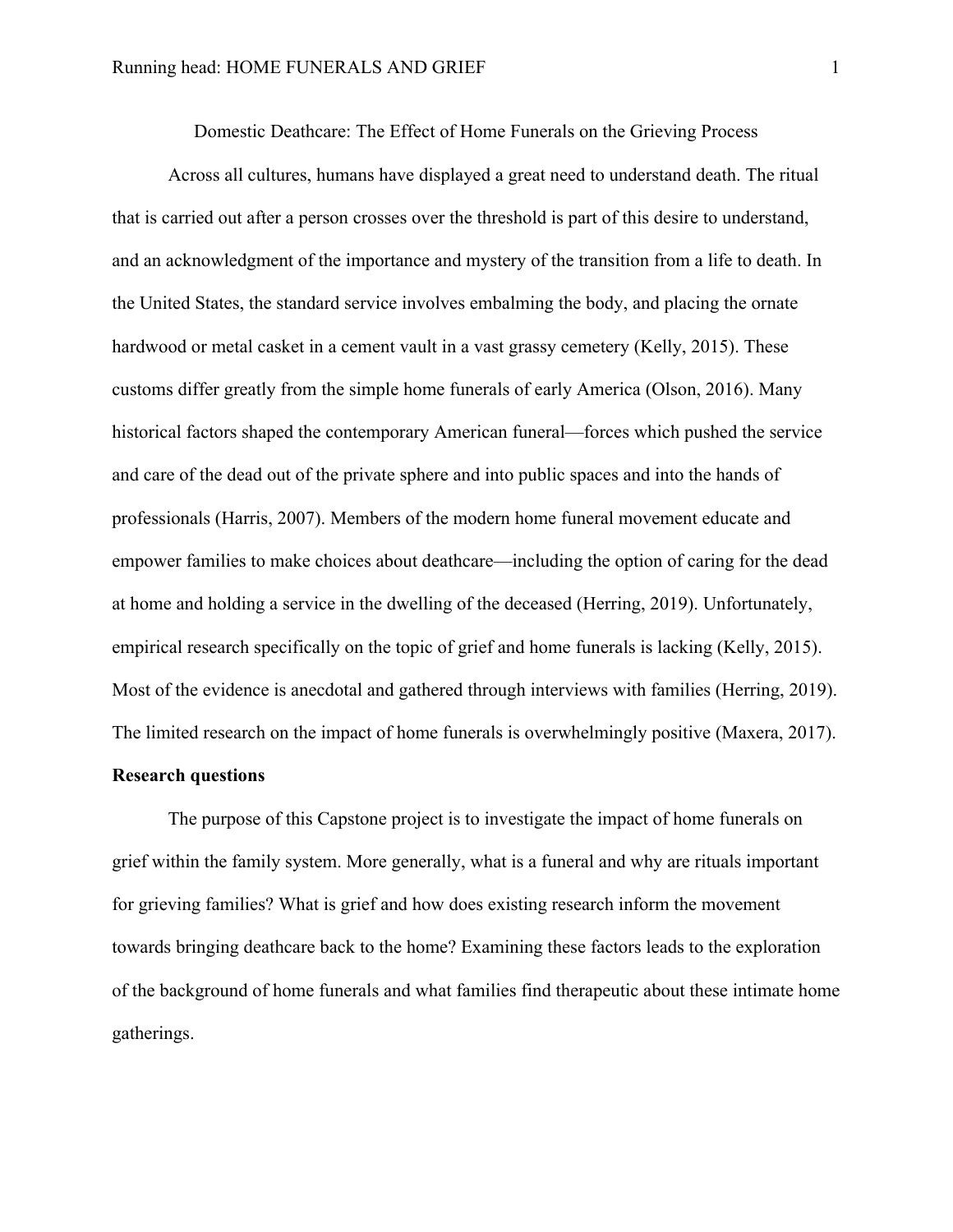#### **Historical perspectives on home funerals**

Beard and Burger (2017) report that death rituals in early America were simple, brief, family affairs. Women (predominately) washed, dressed, and otherwise prepared the bodies for burial (Olson, 2016). According to Olson (2016), the care of the dead and dying was viewed as an extension of domestic duties. The history of funeral rituals is long and complex, for the purposes of framing the current home funeral movement it is important to understand a few key historical events and shifts in American society. Namely: The Civil War, advances in mortuary science, increased wealth resulting from the Industrial Revolution, and the genteel code (Beard & Burger, 2017). Another major change came in the 1960s and 70's following an investigation of the funeral industry that resulted in more stringent consumer protection rules (Kopp & Kemp, 2007; Kelly, 2015).

Throughout literature on home and alternative funerals, there is a deep preoccupation with the chemical preservation of the body (Kelly, 2015; Herring, 2019). Embalming is the process of replacing bodily fluids with a chemical solution that retards decomposition (Harris, 2007). The practice has remained a staple of the modern funeral industry in part because morticians have argued that corpses pose a public health risk, which is misleading and widely disproven (Kelly, 2015). Although the practice of embalming the corpse may seem trivial or so normalized as to seem unextraordinary, it is, in fact, the basis for the modern funeral industry as we know it. Scientific innovations and the need to transport soldiers slain in the Civil War led to the practice of embalming (Olson, 2016). As many as forty thousand Civil War soldiers were embalmed by newly trained civilian medical professionals—and sent back North from battlegrounds in the South (Kelly, 2015). Additionally, the body of Abraham Lincoln was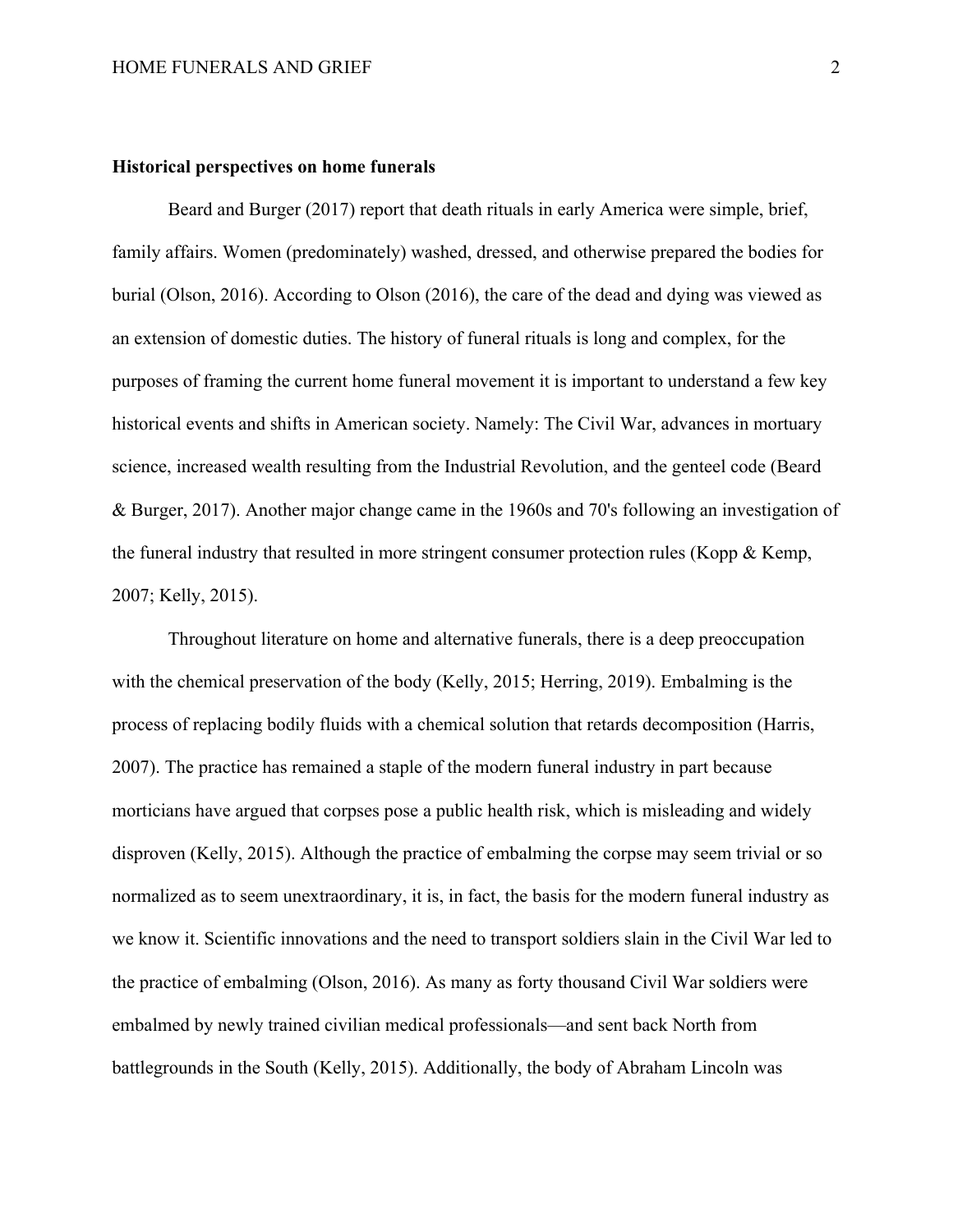embalmed in 1865, then traveled by train from Washington D.C. to Illinois and was subsequently viewed by thousands of people during the funeral service (Herring, 2019). Lincoln's funeral was a factor in the rapid popularization of the practice of preserving the body with chemicals (Herring, 2019). The event served to confirm that embalming was a viable option (Harris, 2007). Around this time there was a growing fear that corpses posed a public health risk (Kelly, 2015). Before the Civil War, embalming was considered a violation of the corpse and was negatively associated with Pagan and Egyptian practices (Harris, 2017). However, the war was such a cataclysmic blow that perhaps people were more willing to embrace the practice (Kelly, 2015). The end result was the delegitimization of home deathcare:

By commercializing, technifying, and regulating deathcare through law and licensure, undertakers drew deathcare out of the domestic sphere and reorganized it within the male-dominated, public-professional sphere. Morticians denigrated the knowledge and skills that had validated women's custody of the corpse prior to the professionalization of deathcare (Olson, 2016, p. 199).

Olson (2016) describes the point of the departure from the home funeral. The field of mortuary science that is, today, fully established as a professional field was initiated by the technical innovation of embalming because it was not possible to execute at home (Olson, 2016). Kelly (2015) states that in addition to taking funerals out of the home sphere, embalmers' professionalization of the service capitalizes on the grieving.

Meanwhile, the spread of the genteel code of conduct called for overt displays of wealth that extended to the funeral rites that signaled family riches to the American public (Beard  $\&$ Burger, 2017). The influx of wealth from the boom of the Industrial Revolution inspired many to mimic the elites of England, for example, copying the custom of buying elaborate caskets,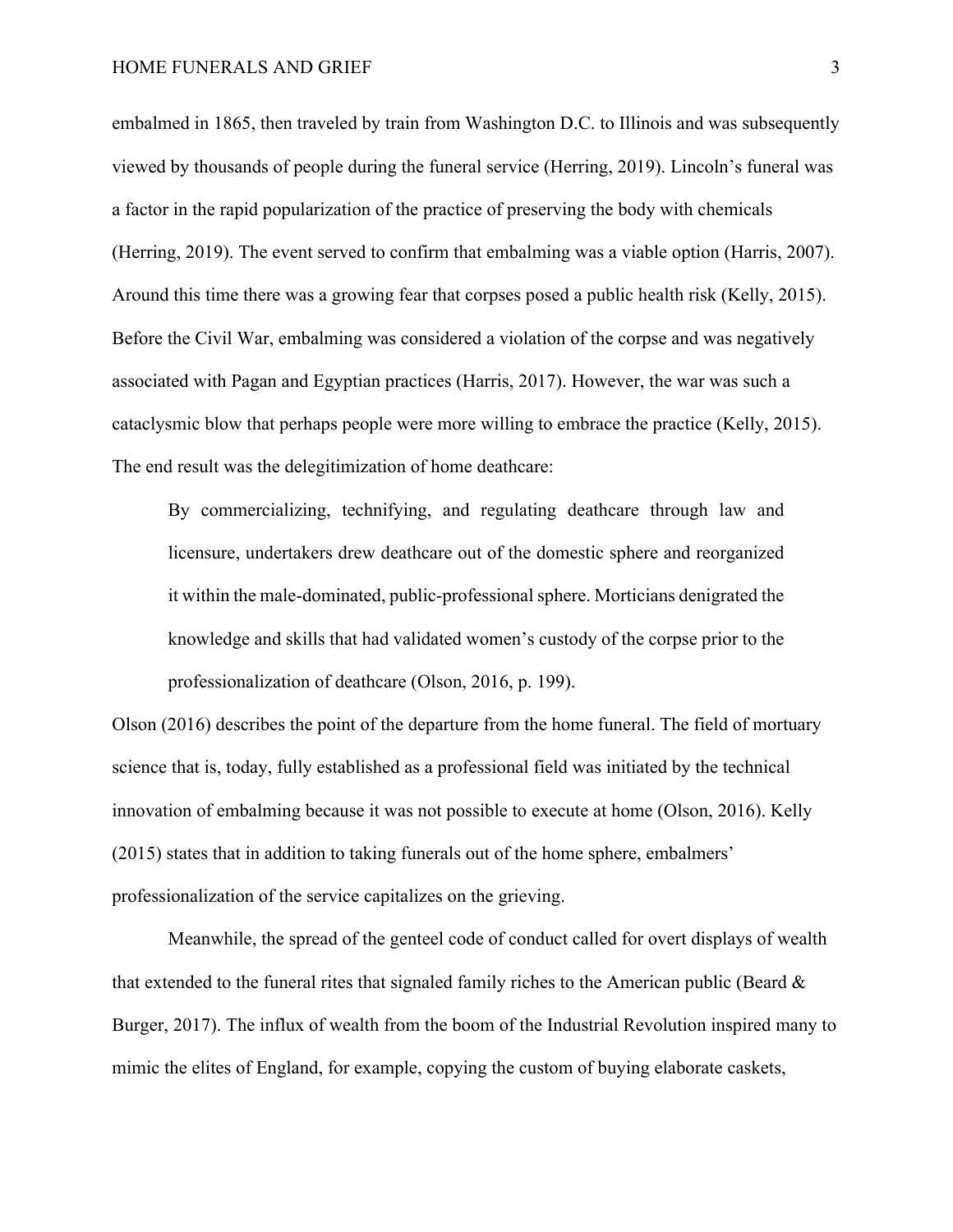flowers, and headstones (Beard  $\&$  Burger, 2017). The growing middle class, gentility, and capitalism combined forces and readily expanded on the simple funeral—churning out goods and services (Harris, 2007). Elaborate and lavish funerals became the standard to appear respectable and in good taste (Harris, 2007).

One may point to a cultural shift towards gentility in the mid-nineteenth century as the point at which money and funerals started going hand and hand (Harris, 2007). According to Kopp and Kemp (2007), a funeral is often the third most expensive purchase a person makes in their lifetime, exceeded only by a house and car. Jessica Mitford's withering critique of the funeral industry, *The American Way of Death,* brought America's attention to the financially excessive and environmentally damaging practices of the funeral industry (Kelly, 2015). *The American Way of Death* sparked a national discussion—some found the book insensitive and intentionally incendiary, while others thought the work uncovered hypocrisy and dishonesty (Kelly, 2015). Hoy (2013) notes that while some of Mitford's criticisms of the funeral industry were valid, perhaps the author missed the mark in dismissing the meaning behind the funeral practices and the wider cultural values they represent.

In the wake of the countrywide debate, there was a groundbreaking U.S. Senate hearing in 1964 that publicized complaints about financially exploitative practices within the funeral industry (Kopp & Kemp, 2007). In 1978 the Federal Trade Commission released the results of a five-year investigation, which resulted in recommendations to reduce the exploitation of bereaved patrons (Schwartz, Jolson, & Lee, 1986). Years later, in 1984, the Funeral Rule was enacted to protect the vulnerable consumer against misleading practices. Rules included provisions against representing embalming as legally required or necessary, mandating the purchase of any funeral good or service, and nondisclosure of pricing and fees (Kopp & Kemp,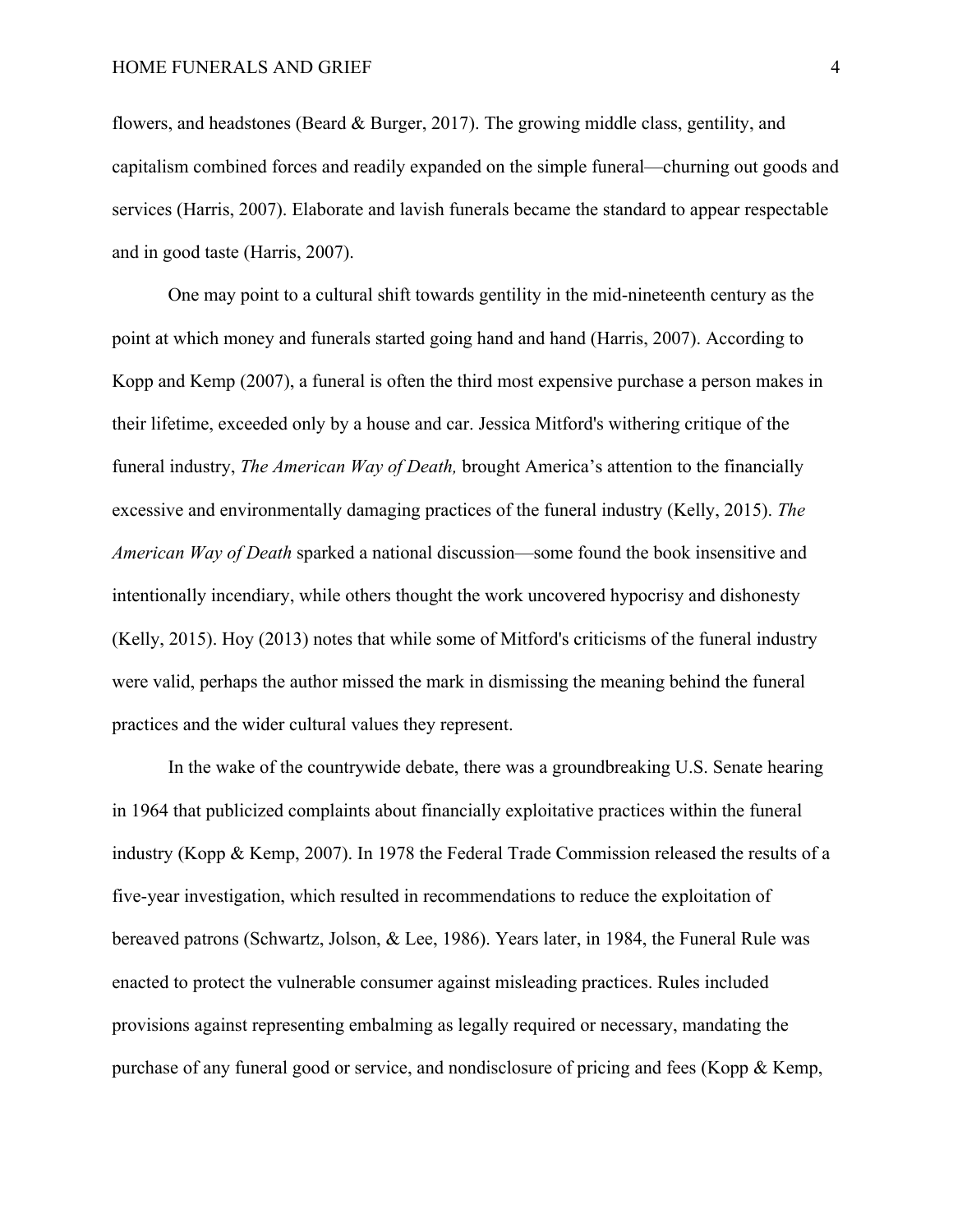2017). Schwartz et al. (1986) reported that the Funeral Rule did not result in a widespread change in the spending patterns of the consumer. However, Kelly (2015) mentions that part of the issue may be noncompliance. The recommendations of the Federal Trade Commission and the Funeral Rule did serve to highlight the exploitative aspects of the funeral industry and the many ways grieving families can be vulnerable to predatory practices (Schwartz et al., 1986). Lynch (2004), a funeral director, reported general disillusionment with the funeral industry: "A funeral is more than the sum of its parts. It has sacred, secular, spiritual, emotional, social, and practical duties. A death in the family is not a retail event. It is an existential one" (p. 14). According to Lynch (2004), although money must inevitably be involved, funerals should transcend the retail world.

#### **Grief**

Castle and Phillips (2003) note that the word grief comes from the Latin word for 'burden,' implying that those who grieve carry a heavy weight of sorrow. Grief is used to refer to the emotional response to losing a loved one (Castle & Phillips, 2003). Those who have lost someone close often experience acute grief (Glickman, Shear, & Wall, 2016). Symptoms of acute grief typically include intense sorrow, as well as traumatic and separation distress (Glickman, Shear, & Wall, 2016).

Forrester (2008) states that often the way the death is handled, especially directly after the event, can complicate or hinder the process of bereavement. The reality of death is stark, and it is vital to have sufficient time to absorb and make sense of the event (Herring, 2019). However, even with an extended period to take in the fact that a death has occurred, Anderson (2009) notes that the assumption that closure in grief is necessary or possible is no longer broadly held. While traditional models of grief emphasize letting go of the emotional bond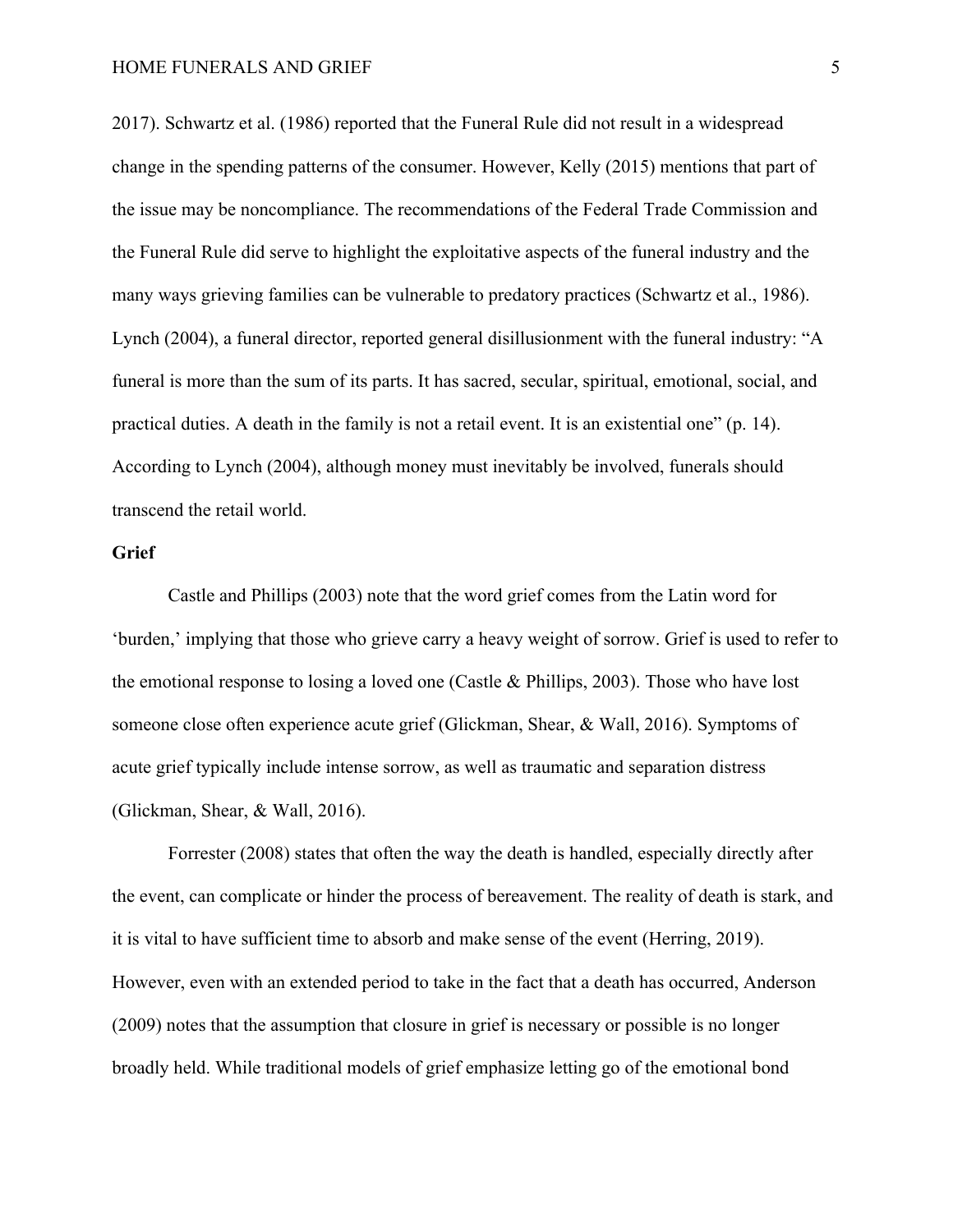between the dead and the living, current research suggests that especially in the case of parents who have lost a child, people never relinquish their bond with the departed (Forrester, 2008). Glickman, Shear, and Wall (2016) instead support the idea of seeking to remove grief complications and maladaptive coping mechanisms through counseling and treatment. Examples of grief complications would be guilt, anxiety, despair, and so on (Glickman, Shear, & Wall, 2016).

Morticians have historically argued that viewing the body during or before the funeral service might offer mourners closure or at the least ease the grieving process (Anderson, 2009). Forrester (2008) advocates for allowing parents to spend at least twenty-four hours with the body of a deceased child. Certain children's hospice units in the UK offer airconditioned rooms where the recently deceased can remain and afford time for parents to grieve. Overall Forrester (2008) described this as a gentler option for families dealing with a devastating loss in a hospice facility. Many describe the wrenching feeling when a mortuary service takes the body away hours or even minutes after a passing (Kelly, 2015). In Western society, there is a sense that the body of the newly dead is in some way sacred and worthy of care and honor (Kelly, 2015). Directly after death, it is commonly understood that the deceased is in a transitional stage, journeying over the threshold (Reeves, 2011).

In the wake of loss, there are endless variations of sadness people can feel—and confronting the reality of death as a family is a deeply difficult task (Anderson, 2009). According to Anderson (2009), often the shape and intensity of grief changes based on the depth of the relationship and whether the death was violent and sudden. Also, families' grief depends on innumerable factors including patterns of interaction and history of dealing with loss (Anderson, 2009). Further, a family is made up of individuals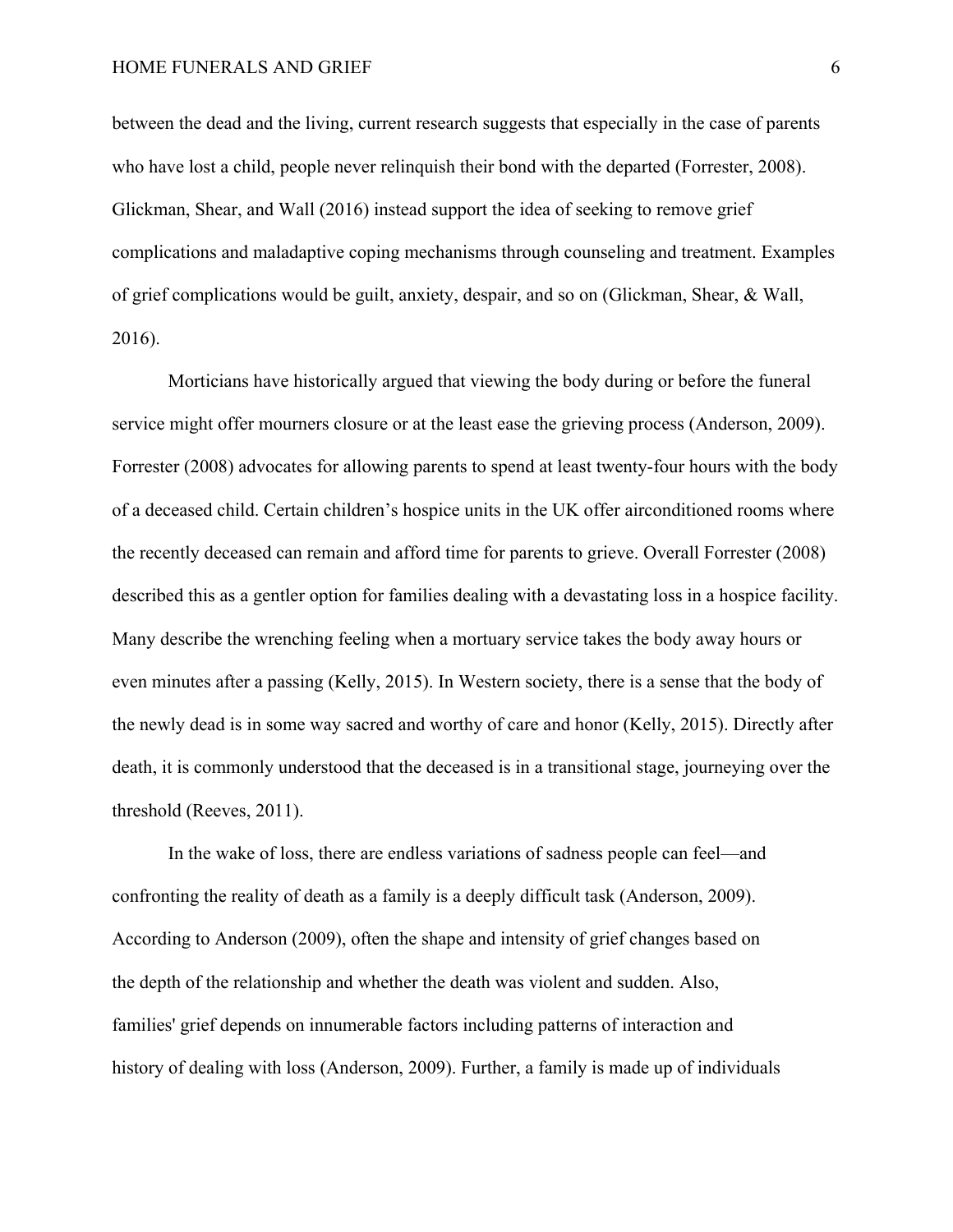#### HOME FUNERALS AND GRIEF 7

that may be in different stages of grief and may be employing distinct coping strategies and styles (Anderson, 2009). The key part that brings the separate units of the family together is a shared acknowledgment of the loss (Anderson, 2009). Anderson (2009) lays out a schema that a family can follow in order to grieve a loss together while respecting each individual's journey. Steps include acknowledging the loss, building a common memory, taking into account the loss in reconfiguring family patterns, restoring hope, and looking towards the future.

Unfortunately, the future sometimes feels incomprehensible following a loss. Castle and Phillips (2003) state that the period of time after the facilitated ritual of the funeral is difficult for survivors. After the funeral is over, public displays of emotion are no longer socially condoned however, those who have lost a loved one sometimes feel the most powerful grief 3-24 months after the loss (Castle & Phillips, 2003). Although grief counseling is an option, some find the experience unsatisfactory (Castle & Phillips, 2003). Counselors can work with clients to plan and carry out rituals like the empty chair Gestalt technique to work through unresolved grief complications (Reeves, 2011). Rituals in the counseling context can provide a setting where the death is recognized fully (Reeves, 2011). These rituals can involve the same core therapeutic components of funerals: using symbols, engaging with a wider community, connecting with the client's faith or sense of higher power, family, and personal history (Hoy, 2013).

#### **Ritual and Funerals**

Reeves (2011) defines a death related ritual as a ceremony (communal or individual), involving the symbols of loss. Though there are a multitude of dissimilar ethnolinguistic groups of people across the globe, certain aspects of death rituals stay constant. The corpse is considered more than a carcass—it is due respect, care, and proper disposal. Additionally, humans have a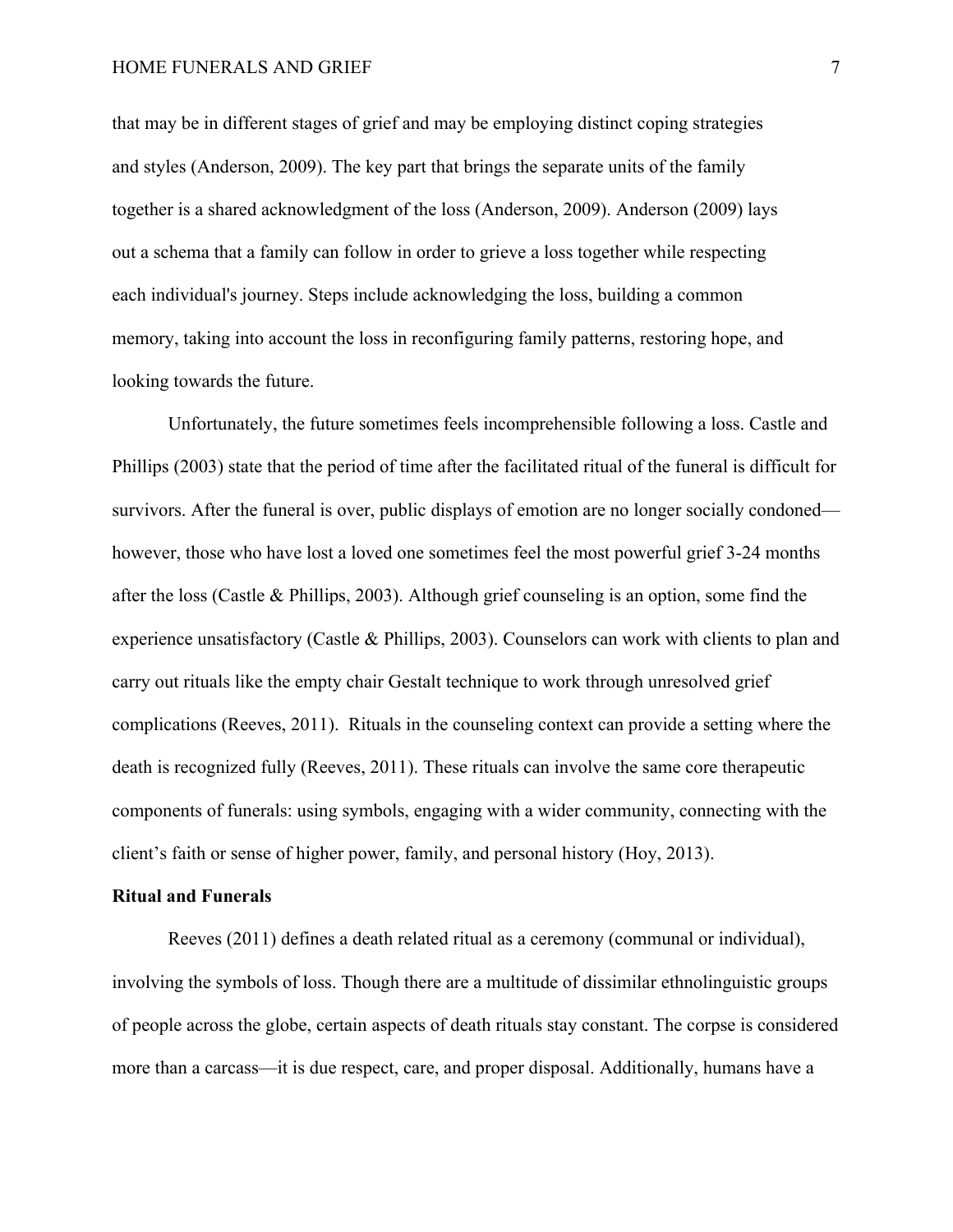deep-seated need to understand death (Hoy, 2013). Hoy (2013) points out that the inescapability of death is a thread that unites us all, therefore ceremonies hold universal appeal.

Those reeling from grief hold to the familiar patterns associated with the end of life. The wake, memorial service, and funeral are the most common death-related liminal rituals (Reeves, 2011). According to Hoy (2013) "rituals exude vital importance to humans in the quest to make sense of the mysteries surrounding death. As long as people have grouped themselves together, ceremonies have navigated them through the uncertain terrain that accompanies death" (p.1). Hoy (2013) implies that rituals are a natural outgrowth of grief and the need to make sense of death. Also, he suggests that rituals exist because of social structures and the need to coexist and find the way in shaky times. Generally, the ceremony is emotional, meaningful, and often involves a spiritual element (Reeves, 2011). The funeral also serves the secondary function of providing communal support (Castle & Phillips, 2003).

Reeves (2011) reports that therapeutic rituals have an abundance of benefits for people experiencing grief. Although rituals intensify emotions, they "are a necessary part of grieving because they provide an occasion and the language to encounter realities and truths about ourselves that are so dangerous, so deep, so powerful we would seek to avoid them if left to ourselves" (Anderson, 2009, p. 132). North American culture is particularly death-denying (Hoy, 2013). Indeed, Dilmaç (2016) theorizes that a contributing factor to the decline of funeral practices may be the societal repression of death. Hoy (2013) notes that there is a paradox at the center of funeral rituals—celebrants have a desire to stay connected to the deceased, but they are simultaneously repulsed by decay and changes happening to the body. The desire to repress, avoid, and flee are at odds with the desire to stay near to the loved one always (Hoy, 2013). Hoy (2013) reports that funeral rituals are a way of coping with these two warring impulses.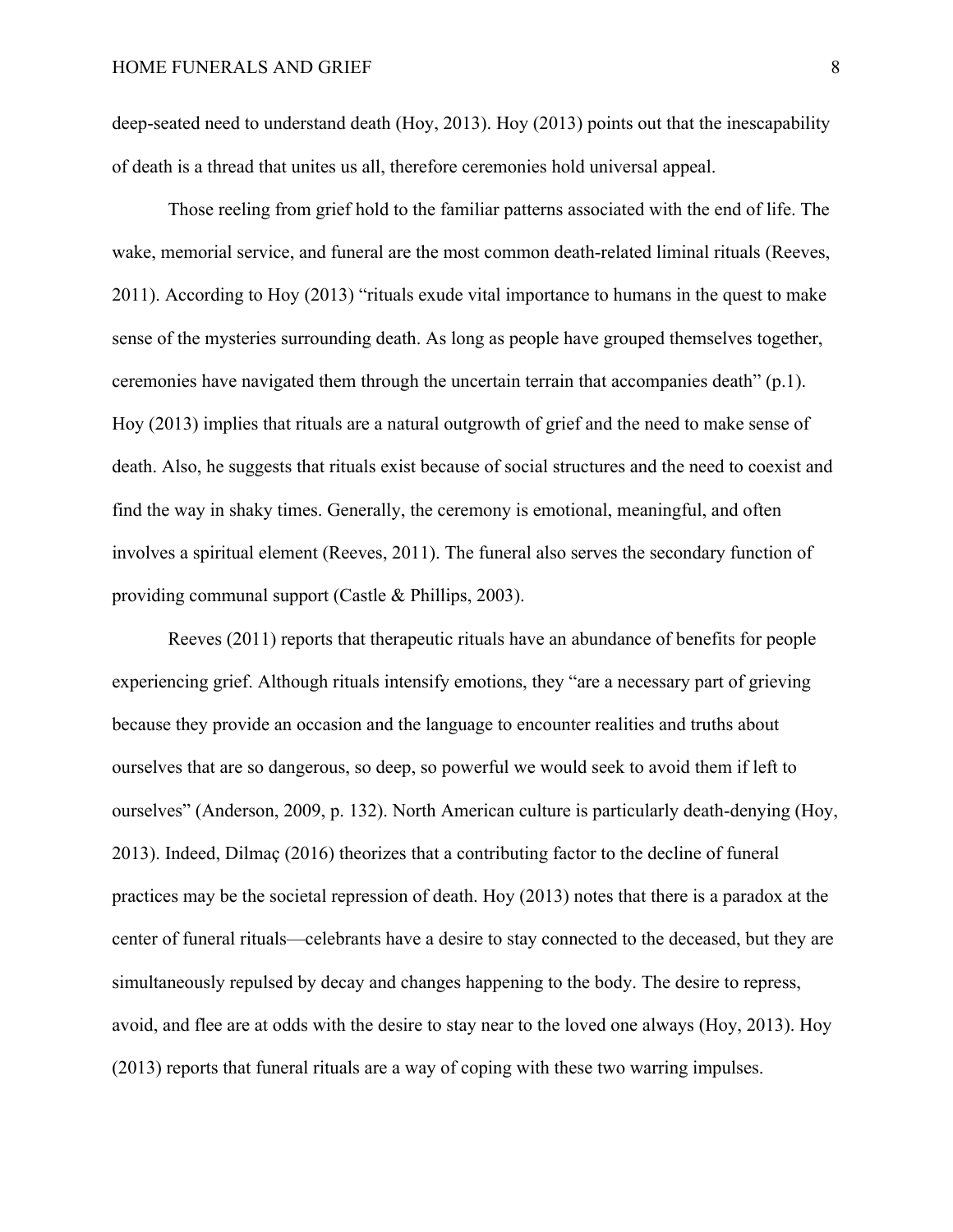Bosely and Cook (1993) conducted a study to pinpoint which aspects thirty-two participants found therapeutic about the funeral ritual. Five main themes emerged from the interviews: memory and storytelling as a way to accept loss, connection to faith, expression of sorrow, peer and family support, and connection to family traditions (Bosely & Cook, 1993). Bosely and Cook (1993) note that the funeral is a pivotal opportunity for the family to accept the death of a loved one and begin to rebuild. Bosely and Cook (1993) concluded that the funeral offers therapeutic intervention and healing.

Although the research of Bosely and Cook (1993) is vital in identifying the positive facets of the funeral, of course, there are factors that make funerals more difficult for some than others. Hayslip, Booher, Scoles, and Guarnaccia (2007) conducted a study that sought to identify what made coping with funerals challenging. Many of the results make intuitive sense difficulty coping was correlated with dealing with the mechanics of a loved one's funeral, interpersonal conflicts, trust in the funeral industry, concerns about the cemetery, and complications with grief. Hayslip et al. (2007) report that one's own grief, anxiety about death, and experience dealing with and trusting the funeral director all play a role in satisfaction and ability to cope with the funeral. Of course, the context and circumstances of the death, as well as pre-existing emotional disturbance or predisposition to anxiety, can contribute to an individual's negative or positive experience (Hayslip et al., 2007). According to Hayslip et al. (2007), older adults and funeral celebrants that actively engaged in the funeral ritual generally have less overall difficulty coping.

#### **Home Funerals**

In the last twenty years, women have led a natural deathcare movement in the United States (Olson, 2016). Across the U.S., women, mostly non-professionals, have begun to offer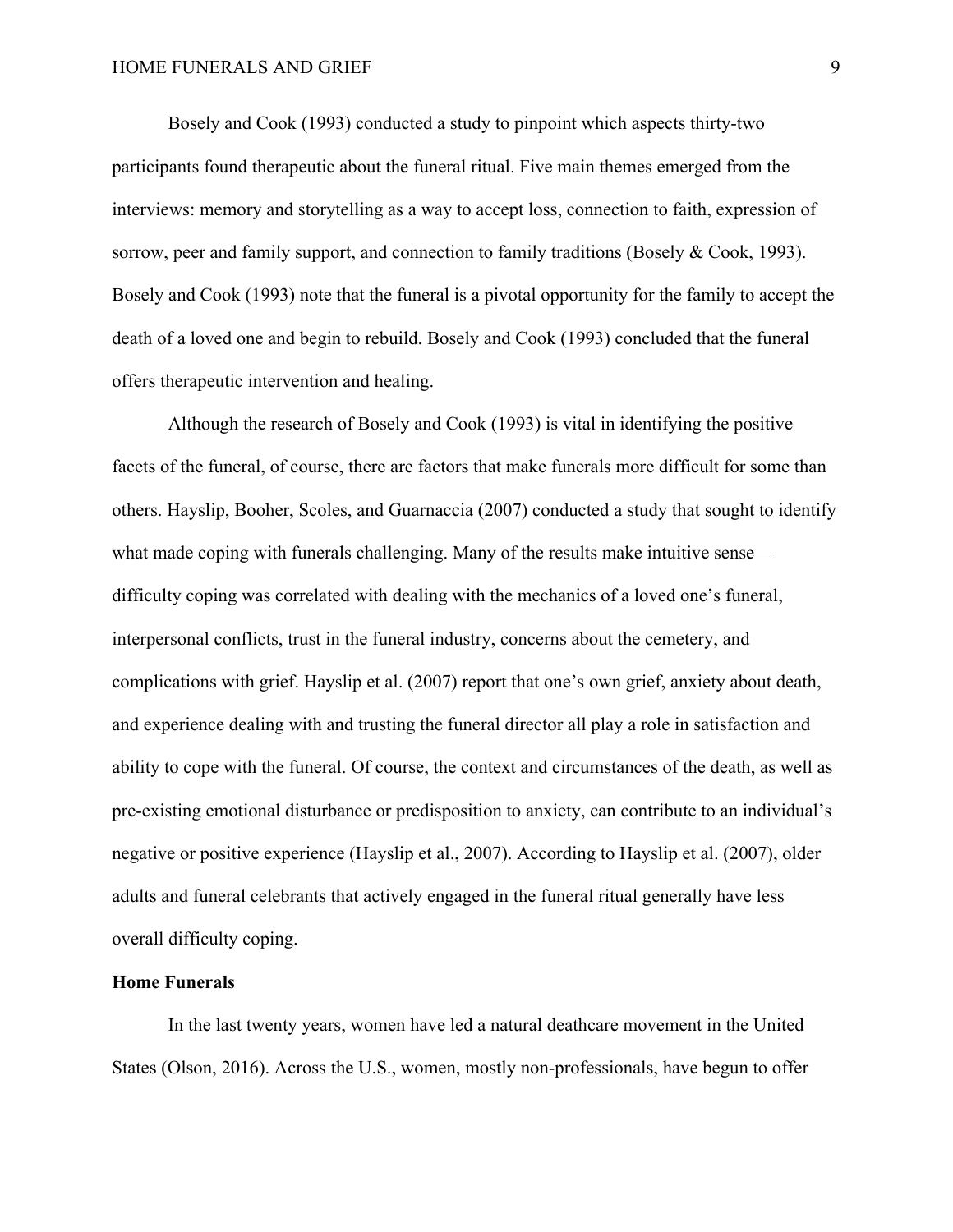assistance and education to the relatives of the dead and dying who wish to care for their loved ones in the home (Hagerty, 2014). These individuals call themselves death doulas, death midwives, home funeral guides, or natural deathcare assistants (Olson, 2016). All the aforementioned titles fall under the wider category of alternative funeral providers (Harris, 2007). Although still a relatively new set of ideas and traditions around death, alternative funeral providers are mobilizing—offering trainings and forming organizations including the non-profit National Home Funeral Alliance (NHFA) (Olson, 2016). The main mission of the NHFA is to educate the public and advocate for the rights of families who wish to hold funerals in their homes (Herring, 2019). The NHFA has 1,500 members and has been active for eight years (Herring, 2019).

The burgeoning natural death movement has social and political ties with the doulas and midwives of the natural birth movement of the 1960s and '70s. Both grew out of a mistrust of the medical establishment and both are dominated by White, middle-class women (Olson, 2016). The home funeral movement is ideologically tied to the older 'green' or 'natural' burial movement of the 1970s, as both seek to make funerals and interment less environmentally damaging (Harris, 2007; Kelly, 2015). Most of the vocal individuals in the home funeral movement come from the baby boomer generation (Herring, 2019). Green burial, natural deathcare, and home birth all call for a return to traditional, female-dominated, earth-friendly care of the body, newly birthed or deceased (Olson, 2016).

 Additionally, home and alternative funerals fall under a wider social and intellectual movement of death positivity, which seeks to fundamentally reframe and normalize death in the United States. (Leland & Yalkin, 2018). According to Hoy (2013), death is a deeply taboo topic in North America—it is considered morbid and impolite to discuss. As an extension of that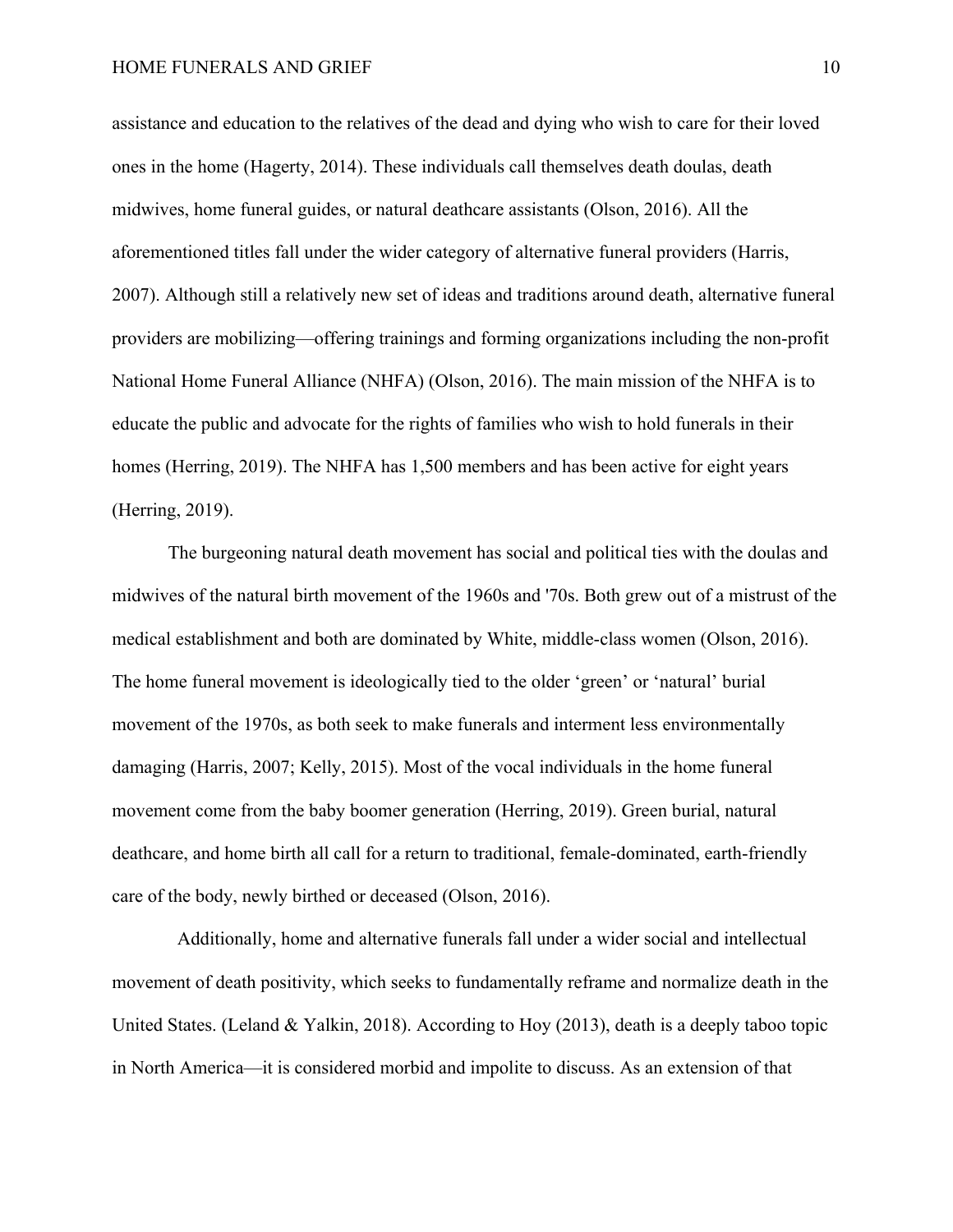#### HOME FUNERALS AND GRIEF 11

cultural value, little time is afforded to grief in Western culture (Castle & Phillips, 2003). The death positivity movement is an informal network of rebel mortician Youtubers, death doulas, bloggers, etcetera, who express a healthy interest in educating the public about end of life issues (Leland & Yalkin, 2018). Since 2011, Death Café events have provided a forum for people to gather and talk about contemporary issues related to the rapidly changing landscape of death such as Facebook memorial accounts and the rise of cremation (Herring, 2019; Leland & Yalkin, 2018). Home funeral advocates share the core principle that education, positivity, and curiosity about what lies beyond the end of life is normal and important.

In line with the philosophy of the movement, the modern home funeral is much like those of the past—the family washes, dresses and cares for the departed at home (Hagerty, 2014). The body is cared for with non-invasive preservation techniques (Herring, 2019). In lieu of chemical embalming, the body is kept in a cool space and iced to slow decomposition (Herring, 2019). It is important to also recognize the influence of the Islamic and Jewish burial practices in which embalming is virtually outlawed and the body is traditionally interred in a minimal casket or shroud (Herring, 2019). Similarly, home funeral advocates view embalming as an unnecessary, invasive, and in some ways, violent procedure (Olson, 2016).

Typically, the duration of the home funeral is three days, during which the bereaved can visit, grieve, and celebrate the life of the dead (Hagerty, 2014). Green and home funerals attempt to 'green the threshold of death' by inviting funeral goers to participate in a shared experience of ritual that incorporates art, nature, and symbols meaningful to the person that has passed away (Herring, 2019). The body is buried in a bio-degradable casket—comprised of biomass material, timber, or even cardboard (Harris, 2007). These concepts and practices can be understood as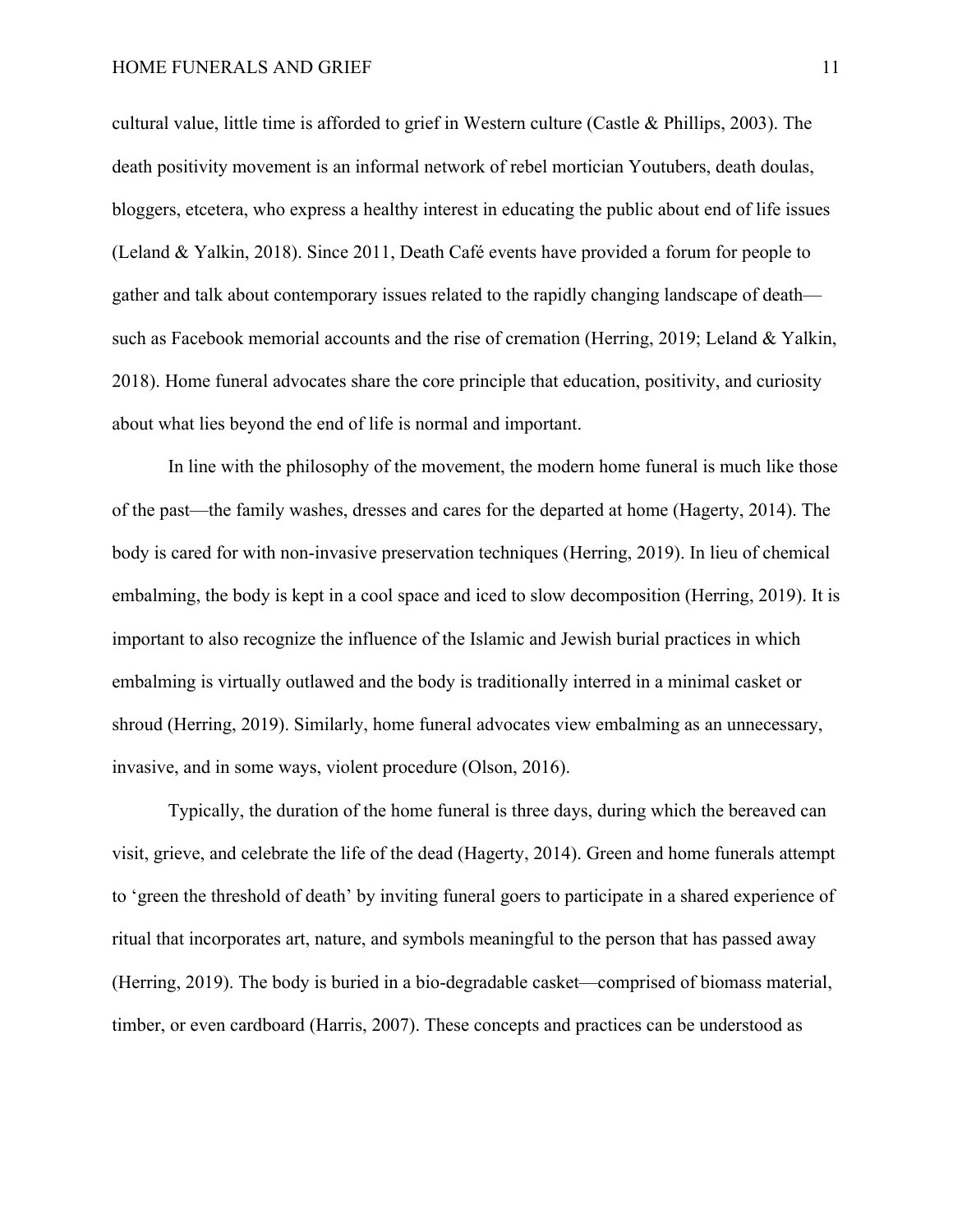comprising the fledgling North American home funeral or natural deathcare movement (Hagerty, 2014).

Today home funerals are sometimes, at first mention, considered abnormal, potentially illegal, and macabre (Rush, 2013). Harris (2007) argues that the modern idea of the funeral has become so entrenched and routinized that many families do not question whether or not it is required. The idea of housing a dead body for any number of days is odd enough that many question its legality. Rush (2013), however, states that it is legal to care for the dead at home in all fifty states. In certain states, there are restrictions on the transportation of corpses and other technicalities (Herring, 2019). In order to hold the body for more than twenty-four hours, it is required by state law to place it in a leak-proof container or refrigerate the remains (Harris, 2007). Also, if the individual dies at home or outside of a hospital where the cause of death is determined by medical professionals, it is required for families to notify the proper authorities (Herring, 2019). Additionally, families have to delay cremation or burial for at least forty-eight hours to allow state medical examiners ample time to investigate the cause of death (Harris, 2007). Some home funeral advocates are versed in this area of the law in order to help families comply with regulations and confidently coordinate a home funeral (Herring, 2019). The ins and outs of body care, legalities, and keeping a corpse at home are certainly unknown territory for most families (Harris, 2007).

The question remains—how did we become so unfamiliar and consequently unnerved by the dead? As mentioned before, home funerals were at one time common practice (Rush, 2013). According to Kelly (2015), the Western world's fear of the dead has manifested in an increasing divide between the dead and the living over the last 150 years. Dead bodies are housed in morgues, and outside of increasingly unpopular viewings, are kept out of sight of the public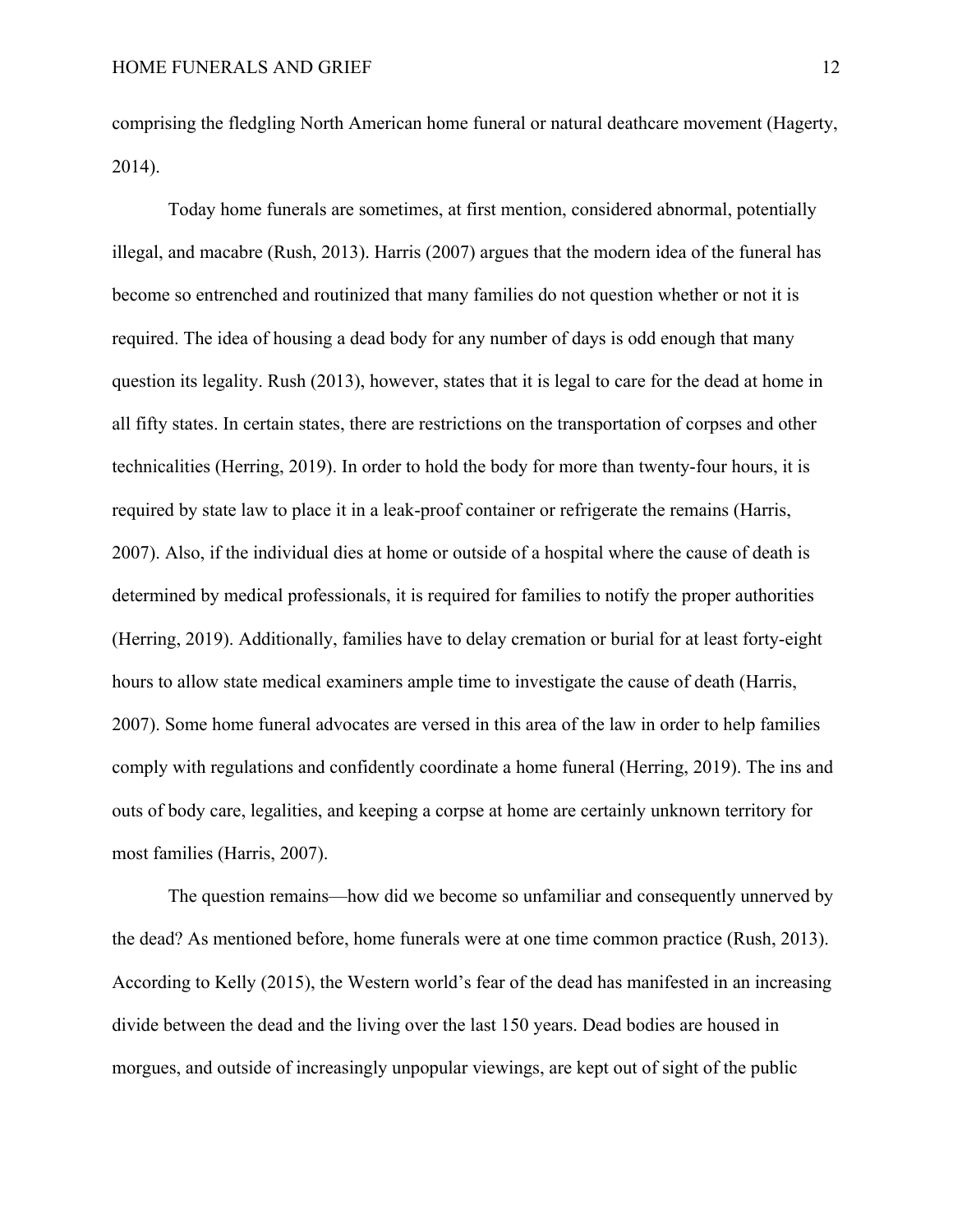(Kelly, 2015). Anderson (2009) points out that more and more people are choosing to scatter ashes in lieu of erecting monuments to the dead, hence the public is relatively free of persistent symbolic reminders of the fleeting nature of life. Moreover, 70% of deaths occur in hospitals or other professionally attended facilities (Kelly, 2015). Unfamiliarity, death denial, psychological repression, and growing anxiety have all played roles in this separation of death from the living. The evidence of the palpable fear is evident in popular culture—look no further than zombies and vampires (Kelly, 2015). Hoy (2013) reports that corpses were also considered subjects of dread and a multitude of superstitions since antiquity. Kelly notes that it seems the collective cultural efforts to repress the realities of decay has in a sense made the idea of the corpse hostile, sinister, and terrifying. Harris (2007) notes that the natural deathcare movement is evidence that people are increasingly coming to terms with the eventuality of decay and that conventional funeral practices slow but do not halt that process.

It would seem that the separation of the dead and the living would make home funerals frightening and strange experiences, however limited research points to the opposite (Maxera, 2017). Although anecdotal and preliminary, Rush (2013) stated that many who attend home funerals explained the experience as transformative and significant. Indeed, the firsthand account of Dunn (2009) described the decision and experience of keeping the body of her father at home as a meaningful opportunity say goodbye and care for a cherished family member. Herring (2019) also describes moving experiences assisting families through home funerals, and notes "home funerals can help soften trauma and suffering at the end of life and can bring people back into a more intimate and living relationship with death itself" (p. 55). Home funerals are intimate because the care of the dead is not outsourced to a third party, and that care fosters deeper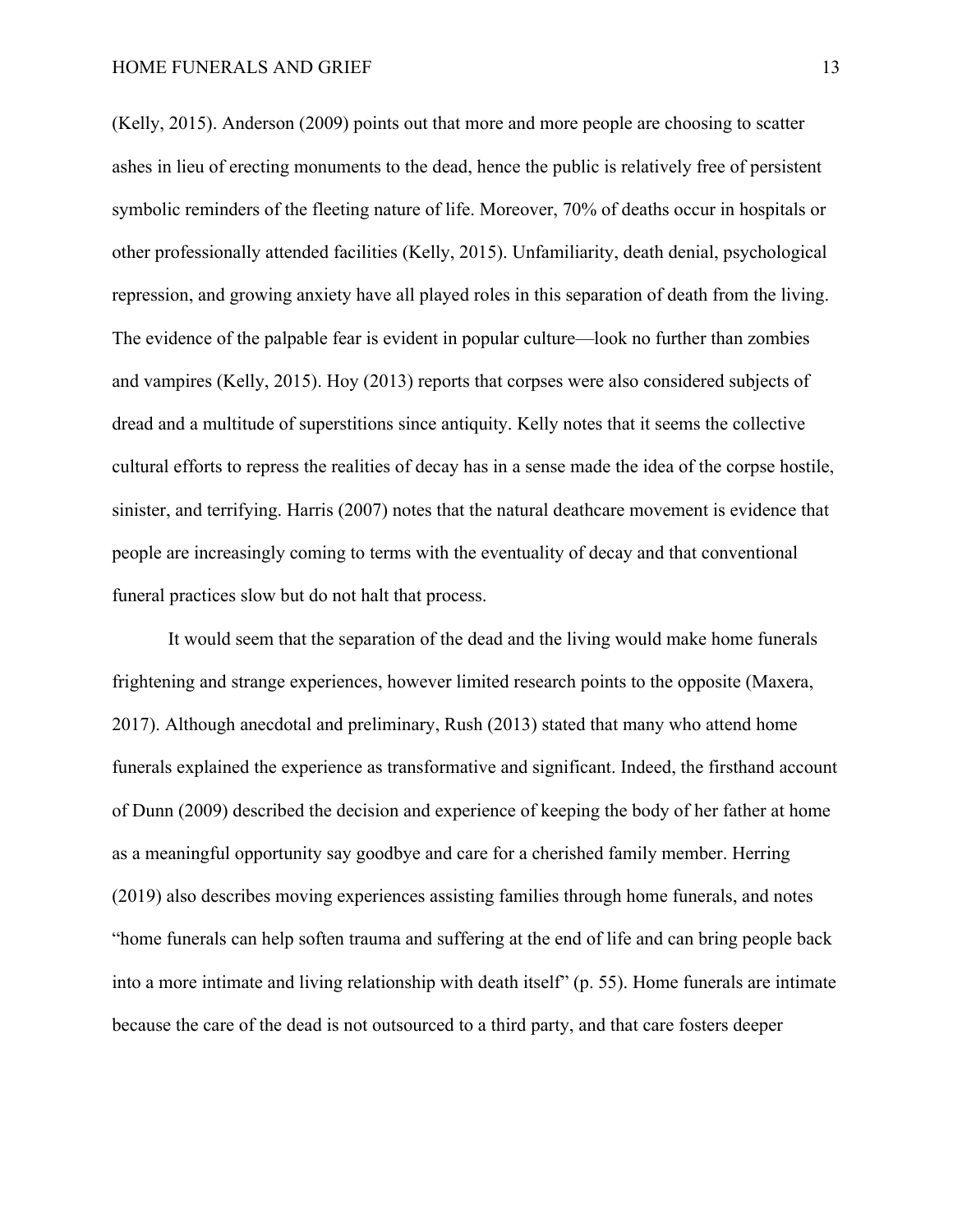knowledge of death. Although empirical research is lacking, Herring (2019) reports that the intimacy of home funerals has the potential to ease a family through loss and grief.

Much of the aforementioned research on grief and the constructive psychosocial components of funeral rituals also apply to home funerals, however, it is important to look at the aspects that are unique. Distinct elements include keeping the body at home and caring for one's own dead (Herring, 2019). Outside of anecdotal evidence, the effect of personal deathcare on grief is a gap in the current literature. However, there is research about society's relationship with the body in the funeral context. Schafer (2012) reported that while the idea exists that it is 'natural' and 'healthy' to stay close to the dead, the reality is that bodies can make the living feel anxious. Conflicted ideas about viewing the body have existed for a long time—for some, it is a last moment to spend with a loved one, but for funeral critics, the body may as well be cremated immediately so the family can organize a funeral at their leisure (Hoy, 2013). Care and time spent with the body also vary widely between religious traditions and cultural groups (Hoy, 2013).

Hoy (2013) argues that the corpse plays many roles in the funeral ritual, perhaps most importantly for the grieving process is as an "emotional connection point" as well as a "ritual object" (p. 110). Hoy (2013) points out that the sight of the body often intensifies emotions and brings out difficult feelings—it is more than an empty shell, it is a way for people to connect. The body is also at the center of funeral practices like the sprinkling of holy water, the draping of the flag, the wafting of incense smoke and so on (Hoy, 2013). Furthermore, Rush (2013) contends that

seeing the small changes the body goes through helps one to understand in a visceral way that death has occurred, which in turn leads to acceptance and less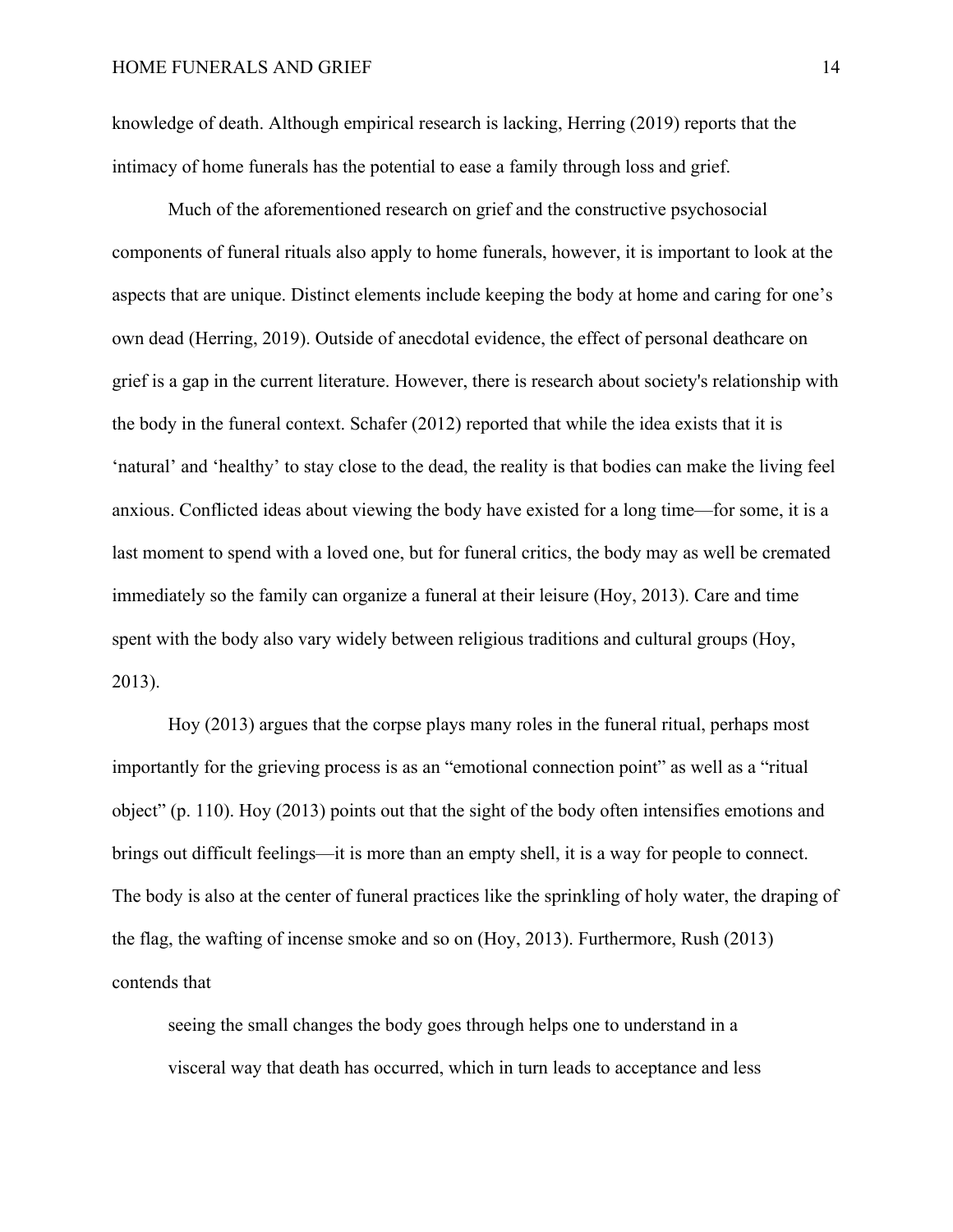complicated grief. When people are directly involved and have control and knowledge of the death care process, they move through the pain of loss in an empowering way (p. 289).

Rush (2013) observes that while people may know intellectually that a person has died, witnessing the transformation firsthand allows the reality to fully sink in. Forrester (2008) also notes that most deaths occur in healthcare facilities and the lack of agency and empowerment in the death process is often painful for families. Indeed, Rush (2013) notes that the knowledge itself of the death care process gives power back to the family—which in addition to spending time with the body may help families fully accept that a death has occurred. According to Oates (2003), avoidance and denial are the first steps in the grief journey, followed by confrontation. Rush's (2013) essential argument is that the presence, observation, and care of the body helps people overcome that first step because the death is undeniable. While research on the effect of home deathcare is limited, there is some research that indicates that it has a positive effect on the grieving process.

Another emphasized element of the home funeral is the ability to personalize every aspect of the funeral ritual. Personalized rituals are documented to have a positive psychosocial impact (Reeves, 2011; Castle & Phillips, 2003). The home funeral movement is still in its fledgling stages, but it is part of a larger shift in the last thirty years towards more personal, creative, and individualistic funeral rituals (Schafer, 2012). There are infinite variations and levels of involvement a family may choose in planning a home funeral—some enlist the help of a funeral director or elect to care for the corpse at home but hold the funeral at a church (Herring, 2019; Dunn, 2009). Herring (2019) recounts a multitude of distinct home vigils, family-designed rituals, spiritual sacred practices and ways to connect with nature. There is no formula, no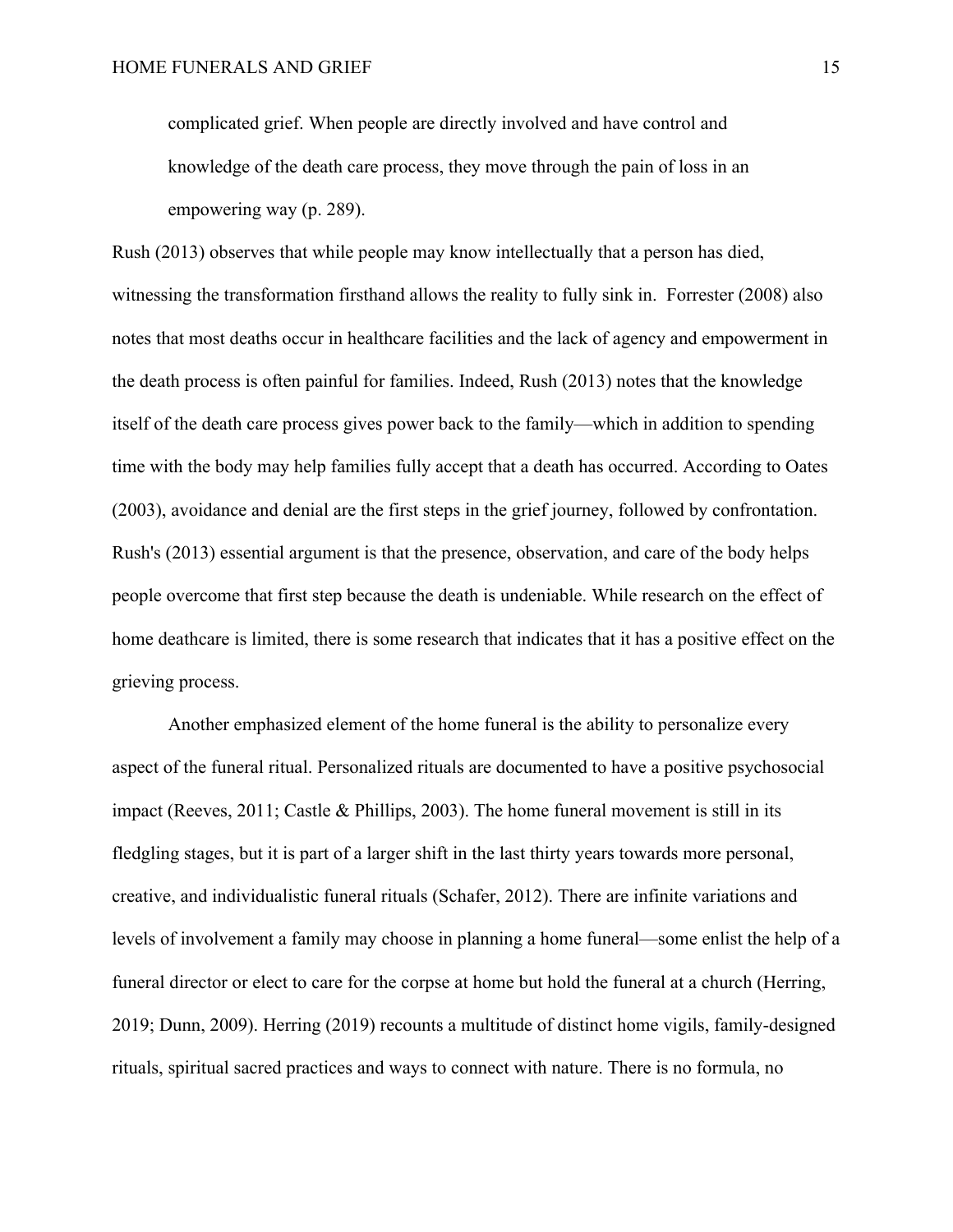requirements or expectations. The family sometimes does the necessary paperwork and takes care of the arrangements, or those duties can also be outsourced to professionals (Hagerty, 2014). One of the benefits of a home funeral is that it is tailored to the family of the deceased, and ideally the wishes of the deceased (Herring, 2019). According to Rush (2013) "home visitation encourages personal expression and community involvement. There is no need to attempt to make a generic funeral home seem homelike" (p. 290). As mentioned before, both communal support and individual expression can be therapeutic and ease the grieving process (Anderson, 2009; Castle & Phillips, 2003) Again, there is a lack of literature that directly addresses how personalized funeral rituals at home influence grief, however, the existing research tentatively points to a positive effect.

#### **Discussion**

In the words of Walt Whitman (1855) "All goes onward and outward, nothing collapses/And to die is different from what any one supposed, and luckier" (p. 28). Reflected in the literature about home and green funerals is Whitman's hopeful message that death is not necessarily a bleak end, but rather a transition (Kelly 2015; Herring, 2019). Death can be greeted with art and all the things the deceased held dear during their life—for example, rock music and dancing (Herring, 2019). Without the rigid structure of a traditional funeral, families are at liberty to infuse the funeral ritual with personalized meaning. Home funerals also allow families to shed the costly goods and services provided by funeral homes—undoing the consumer/provider relationship that was established with the professionalization of deathcare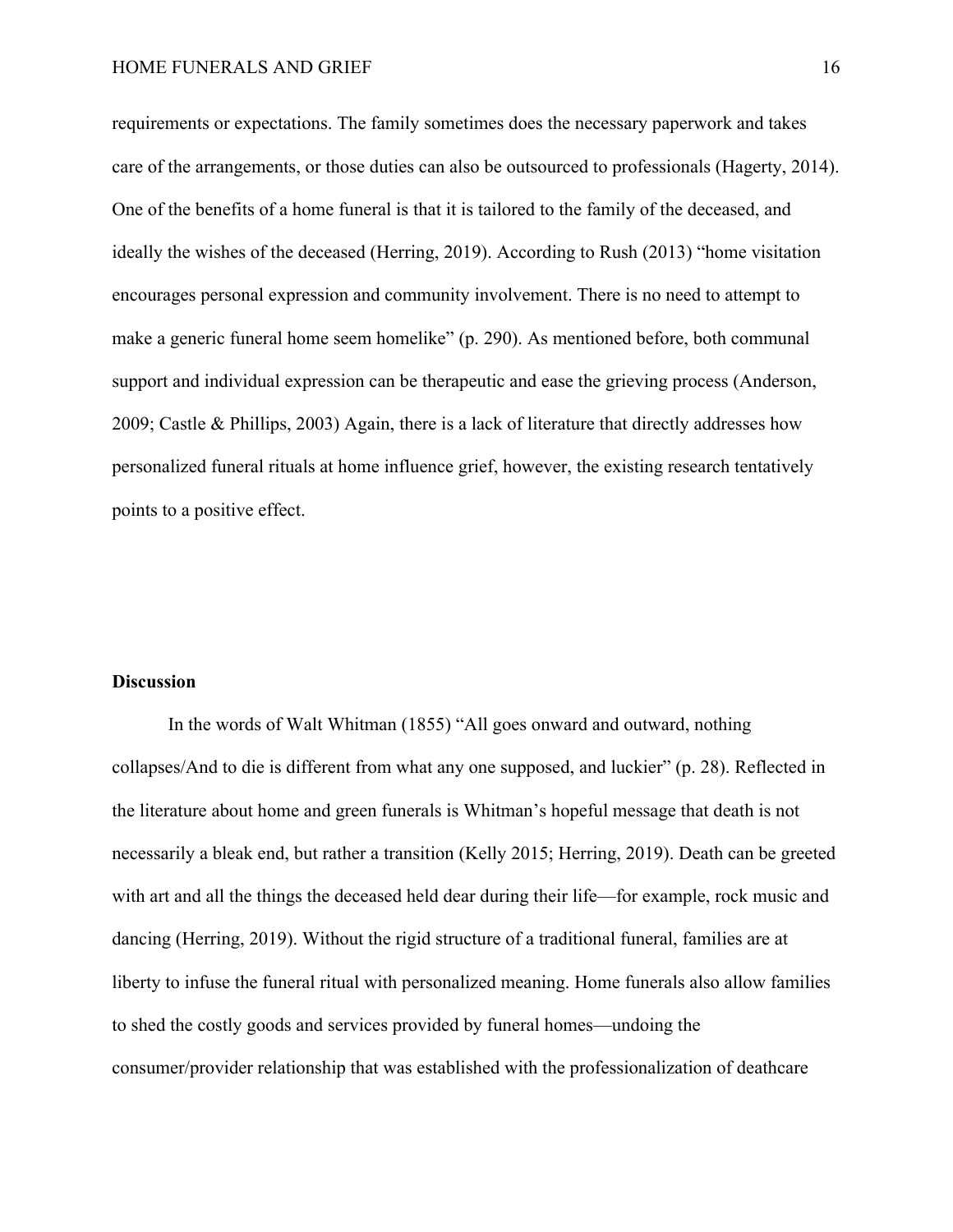#### HOME FUNERALS AND GRIEF 17

(Olson, 2016). The fluidity and extended format of home funerals affords families precious time—rather than packing the experience into a two-hour service (S.N., personal communication, March 2, 2019) (see Appendix A for full interview). Many report that these factors ease the grieving process, however, empirical research is lacking.

On a micro level, ritual and home deathcare are anecdotally powerful for families dealing with loss, but it is also important to also understand why this shift is happening on a macro level—and why now? Like any long-standing institution, the funeral industry has accumulated traditions and trappings that may no longer serve a function for grieving families. Customs like embalming and ornate caskets originated from specific past events and for bygone reasons (Beard & Burger, 2005). According to C.E., many people are no longer religious and are seeking to find meaning in death rituals in alternative ways (personal communication, March 7, 2019) (for full interview see Appendix B). Hoy (2013) notes that our ceremonies around death reflect culture, and society has progressed in important ways since the popularization of certain funeral practices. Perhaps most importantly, S.N. stated that part of the reason home funerals are gaining popularity currently is because baby boomers will demand deathcare that reflects their values (personal communication, March 2, 2019). Furthermore, C.E. predicted that much like the home birth movement forced hospitals to transform to meet women's needs, the growing deathcare movement will put pressure on the funeral industry to provide more options to families, and encourage more ethical practices (personal communication, March 7, 2019)

The values of baby boomers are reflected in the movements they have fronted. For example, the 1970s green burial and home birth movements. Both are centered on reclaiming knowledge and caring for bodily processes in a more natural way (Olson, 2016). Those same ideas and beliefs are echoed in home deathcare (Kelly, 2015). Home burial is also part of a wider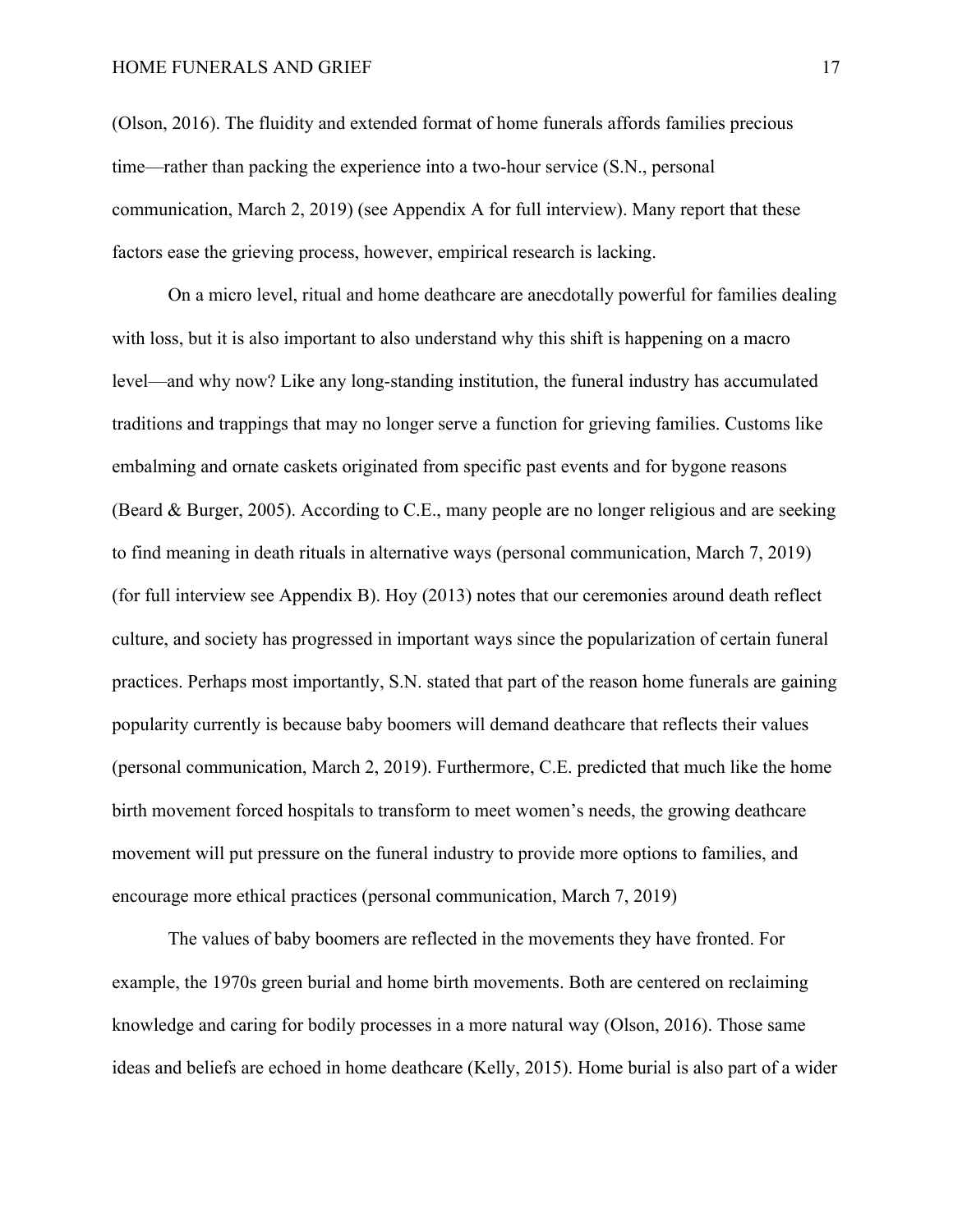#### HOME FUNERALS AND GRIEF 18

movement that advocates death positivity (Leland & Yalkin, 2018). As S.T. notes, death and grief are part of the human experience, and on an individual and collective level we need to make space for that reality (See Appendix C for full interview) (Personal communication, March 10, 2019). Death positivity runs contrary to the culture of death denial and general lack of conversation surrounding end of life matters in the United States (Leland & Yalkin, 2018).

Even though a whole movement is dedicated to normalizing death, dead bodies are still unfamiliar and often feared—which leads people to question the legality and validity of home funerals (Kelly, 2015). S.N., a home funeral advocate, noted in an interview that often people have to overcome fear in order to care for a dead relative, but many discover the beauty in providing that care through the process (personal communication, March 2, 2019). C.E. provided the insight that while the idea of caring for the dead sounds strange in theory, the process itself feels more natural (personal communication, March 7, 2019). Instead of embalming, home deathcare is usually executed with natural techniques (Kelly, 2015). Hence, home deathcare does not change the features of a person as embalming does—the person looks like themselves, only dead (S.N. personal communication, March 2, 2019). S.N. theorized that spending time with the body without the change of appearance allows the reality of the death to sink in and dispel the possibility of denial (personal communication, March 2, 2019). Herring (2019) describes the uncertainty many have about housing a body in their home, which some assume is illegal. However, with certain provisions, it is legal in all fifty states for families to act as their own undertaker (Herring, 2019). Natural deathcare advocates are often versed in this area of the law and help families navigate the legal requirements and paperwork (Harris, 2007). Although there is some research on the topic of bodies in the funeral context and the impact on grief, specific research on home funerals is lacking.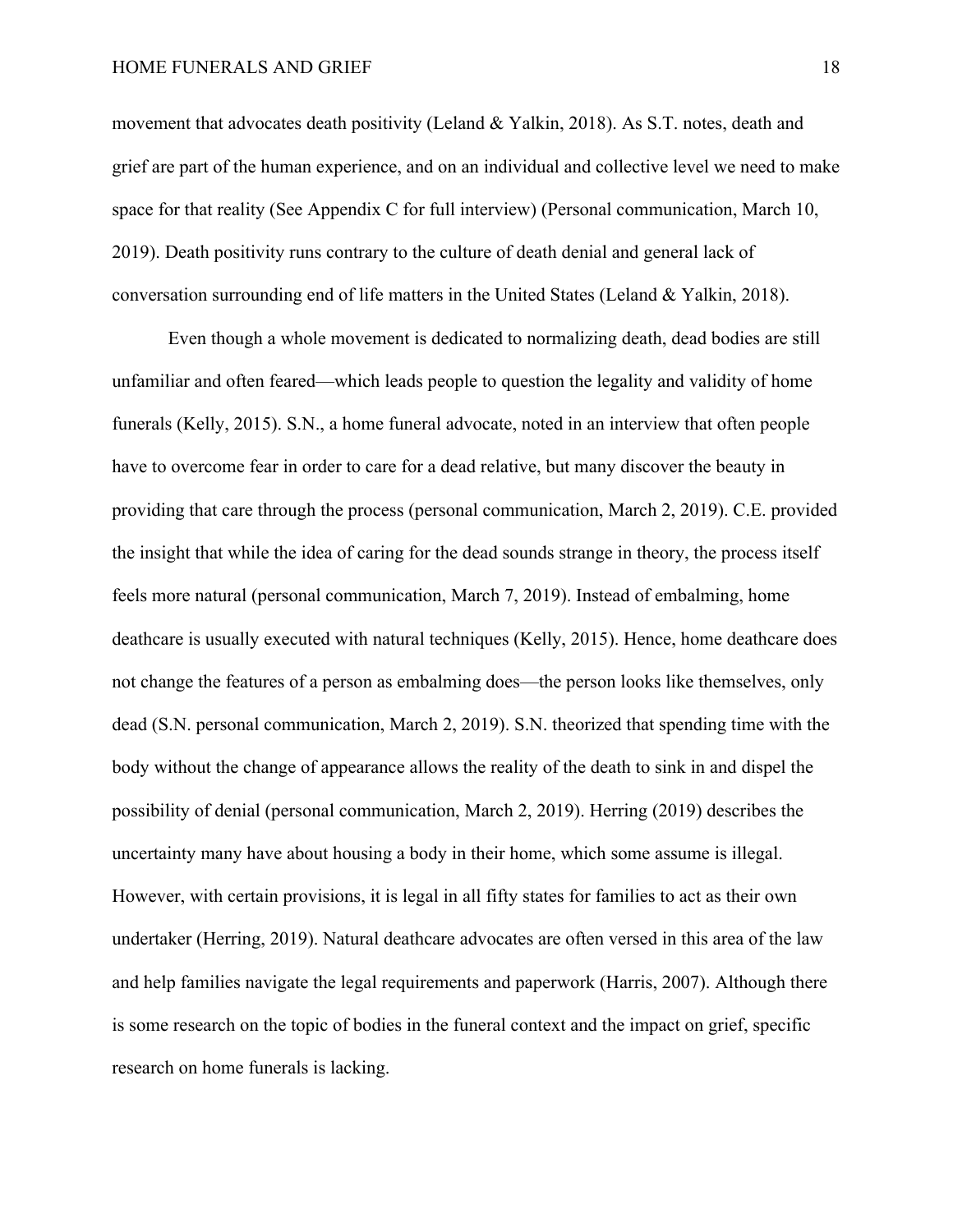Many who coordinate or have attended a home funeral report meaningful and moving experiences (Herring, 2019; Dunn, 2009; Harris, 2007). While this evidence is compelling, specific scholarly research on this topic is scarce. As noted by Anderson (2009), there are many factors that can influence the grieving process, therefore without more research on the topic, it is impossible to say conclusively whether home funerals ease the process of grieving. The sections on grief and funeral rituals covered research that could be extrapolated to home funerals, but it is important to look at the unique aspects. Namely, deathcare performed by the family, and the personalized nature of home funeral rituals. While limited and mostly anecdotal research exists on these topics, most indicated a positive effect on grief. S.N. also stated that in her experience coordinating home funerals, the experience was empowering and helped families grieve (personal communication, March 2, 2019). Both C.E. and C.T. pinpointed two healing elements of home funerals: the additional time allotted in the home funeral, and the empowerment families feel in the ability to make choices and care for the body of a loved one (personal communication, March 7, 2019) (personal communication, March 10, 2019). Future directions for research include collecting data and investigating the impact of home funerals on grief more directly.

#### Author's Note

I grew up in a community where home funerals were commonly held and accepted as a way to celebrate the life of a loved one. When I was a freshman in college, a student at my former high school, Arrow, died tragically in a car accident. The family chose to care for the body and hold a vigil at home. All the things Arrow was passionate in life were celebrated during the funeral ceremony and three-day vigil, including juggling, art, and singing. The experience of seeing friends go through the grieving process in this unique way as teenagers made me wonder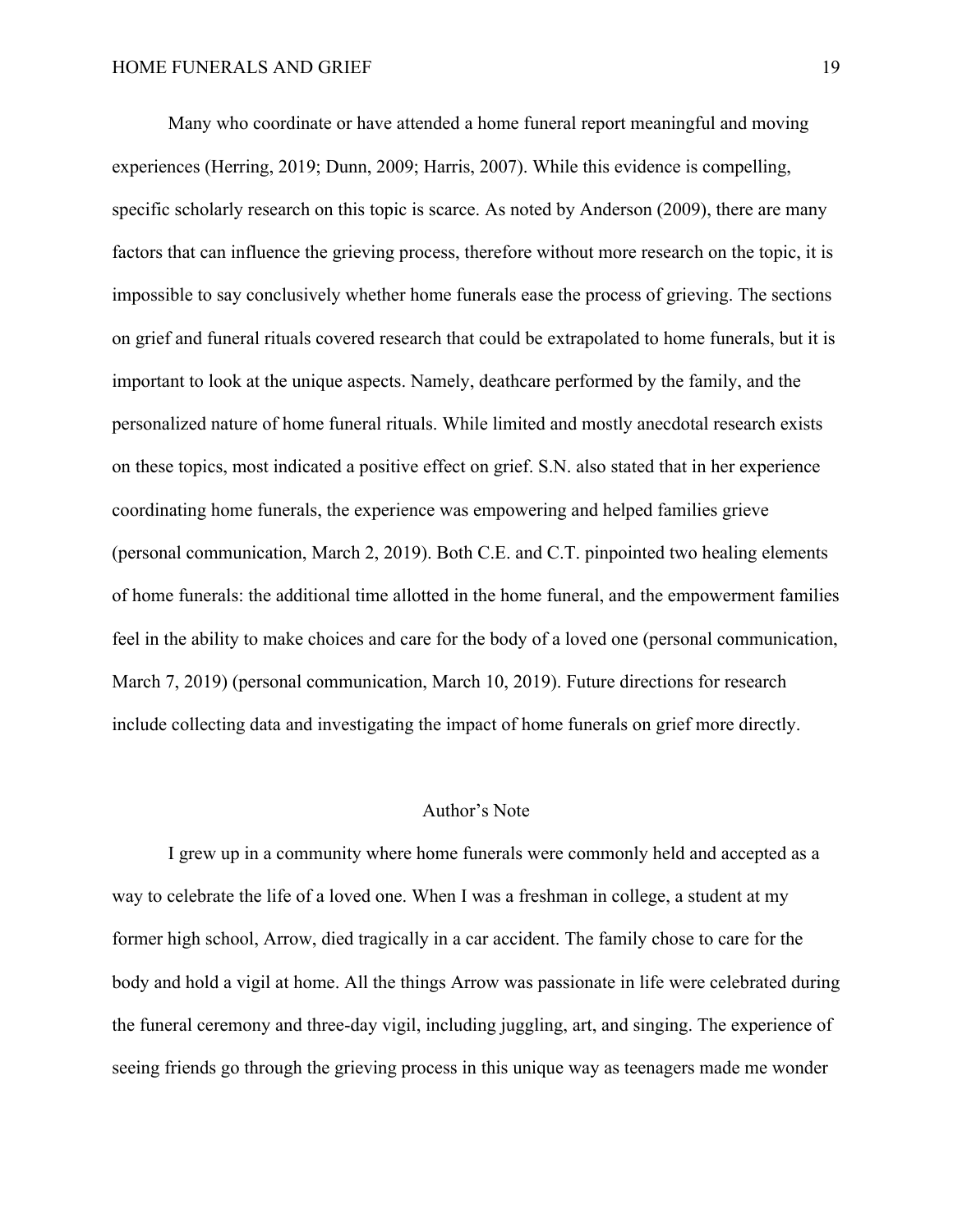about the effect on the process of mourning. I know that the event had a profound impact on many. Although it was many years ago, it was the first time I had to grapple with the loss of a peer and the experience has stayed with me to this day. I was grateful to research this topic, and I hope to delve further into this area in the future.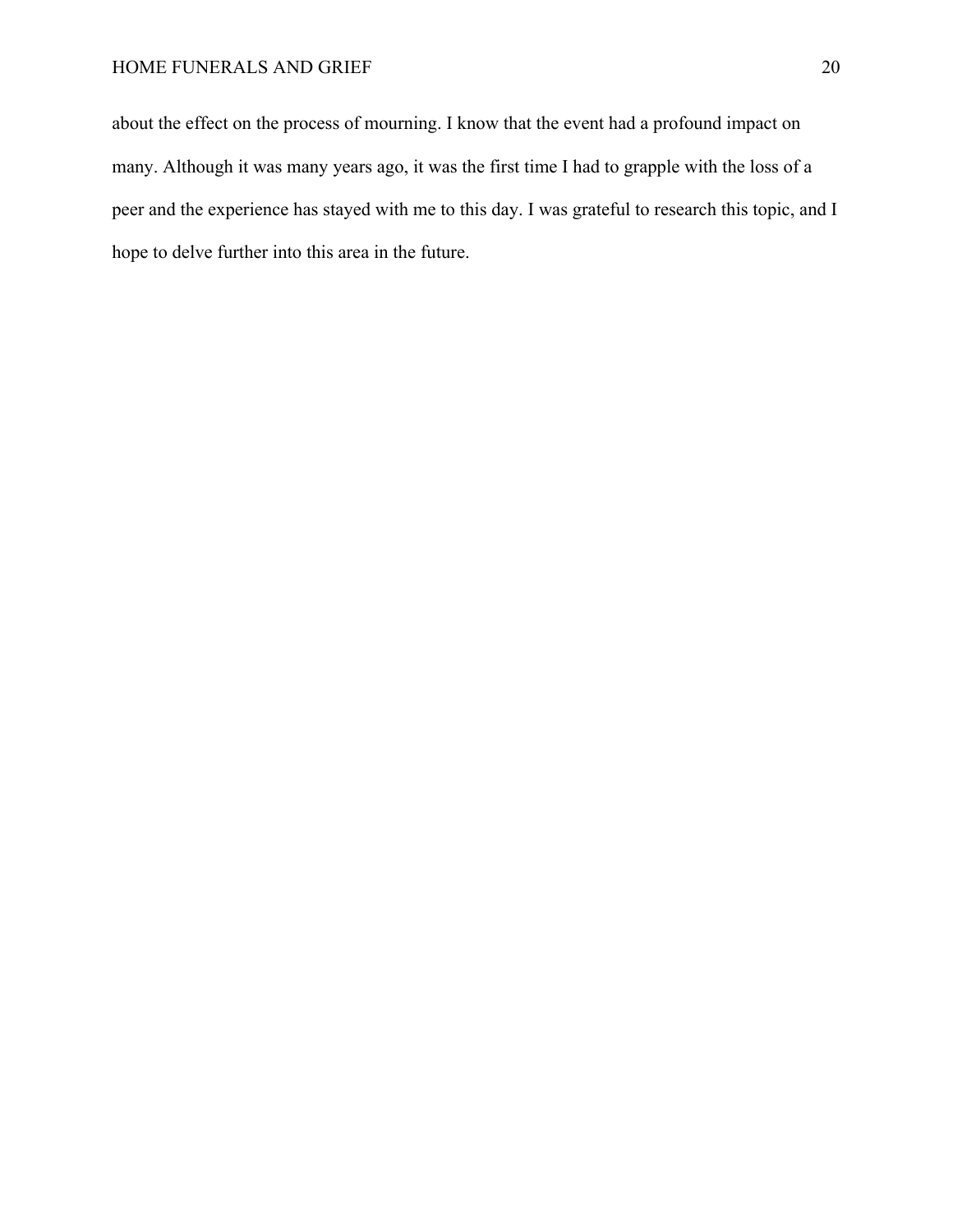#### References

- Anderson, H. (2009). Common Grief, Complex Grieving. *Pastoral Psychology, 59*(2), 127-136. doi:10.1007/s11089-009-0243-5
- Beard, V. R., & Burger, W. C. (2015). Change and innovation in the funeral industry. *OMEGA – Journal of Death and Dying, 75*(1), 47-68. doi:10.1177/0030222815612605
- Bosley, G. M., & Cook, A. S. (1994). Therapeutic Aspects of Funeral Ritual. *Journal of Family Psychotherapy, 4*(4), 69-83. doi:10.1300/j085v04n04\_04
- Castle, J., & Phillips, W. L. (2003). Grief rituals: Aspects that facilitate adjustment to bereavement. *Journal of Loss and Trauma, 8*(1), 41-71. doi:10.1080/15325020305876

Dilmaç, J. A. (2016). The new forms of mourning: Loss and exhibition of the death on the internet. *OMEGA - Journal of Death and Dying, 77*(3), 280-295. doi:10.1177/0030222816633240

- Dunn, K. L. (2009). "He's in the garage"--taking time at the end of life. *The Medical Journal of Australia, 191*, 615.
- Forrester L. (2008). Bereaved parents' experiences of the use of "cold bedrooms" following the death of their child. *International Journal of Palliative Nursing*, *14*(12), 578–585.
- Glickman, K., Shear, M. K., & Wall, M. M. (2016). Mediators of outcome in complicated grief treatment. *Journal of Clinical Psychology, 73*(7), 817-828. doi:10.1002/jclp.22384
- Hagerty, A. (2014). Speak softly to the dead: the uses of enchantment in American home funerals. *Social Anthropology/Anthropologie Sociale*, 22(4), 428–442. doi:10.1111/1469-8676.12087

Hayslip, B., Booher, S. K., Scoles, M. T., & Guarnaccia, C. A. (2007). Assessing adults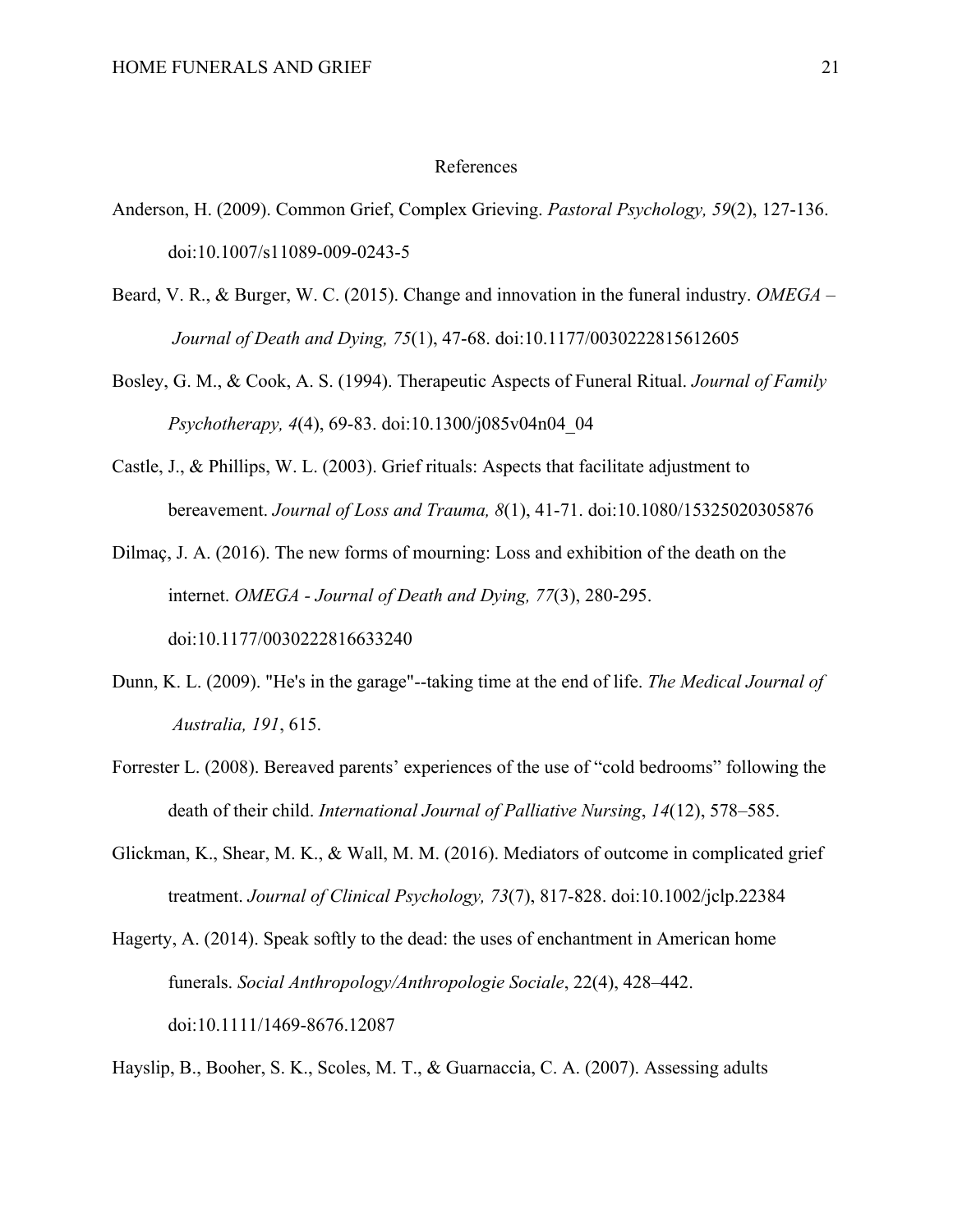difficulty in coping with funerals. *OMEGA - Journal of Death and Dying, 55*(2), 93-115. doi:10.2190/om.55.2.a

- Harris, M. (2007). *Grave matters: A journey through the modern funeral industry to a natural way of burial*. New York: Scribner.
- Herring, L. (2019). *Reimagining death: Stories and practical wisdom for home funerals and green burials*. Berkeley: North Atlantic Books.
- Hoy, W. G. (2013). *Do funerals matter?: The purposes and practices of death rituals in global perspective*. New York, NY: Routledge.
- Kelly, S. (2015). *Greening death: Reclaiming burial practices and restoring our tie to the earth*. Lanham: Rowman & Littlefield.
- Kopp, S. W., & Kemp, E. (2007). Consumer Awareness of the Legal Obligations of Funeral Providers. *Journal of Consumer Affairs, 41*(2), 326-340. doi:10.1111/j.1745-6 606.2007.00083.x
- Leland, J., & Yalkin, D. (2018). The Positive Death Movement Comes to Life. Retrieved from https://www.nytimes.com/2018/06/22/nyregion/the-positive-deathmovement-comes-to-life.html
- Lynch, T. (2004). Funerals-R-Us: From Funeral Home to Mega-Industry. *Generations*, *28*(2), 11–14.
- Maxera, L. (2017). *Home Funerals and Effects on the Grief Process* (Unpublished doctoral dissertation). Hawai`i Pacific University.
- Oates, M. (2003). Understanding the Grief Process: A First Step to Helping Bereaved Clients. *TCA Journal*, *31*(1), 29–39.

Olson, P. R. (2016). Domesticating Deathcare: The Women of the U.S. Natural Deathcare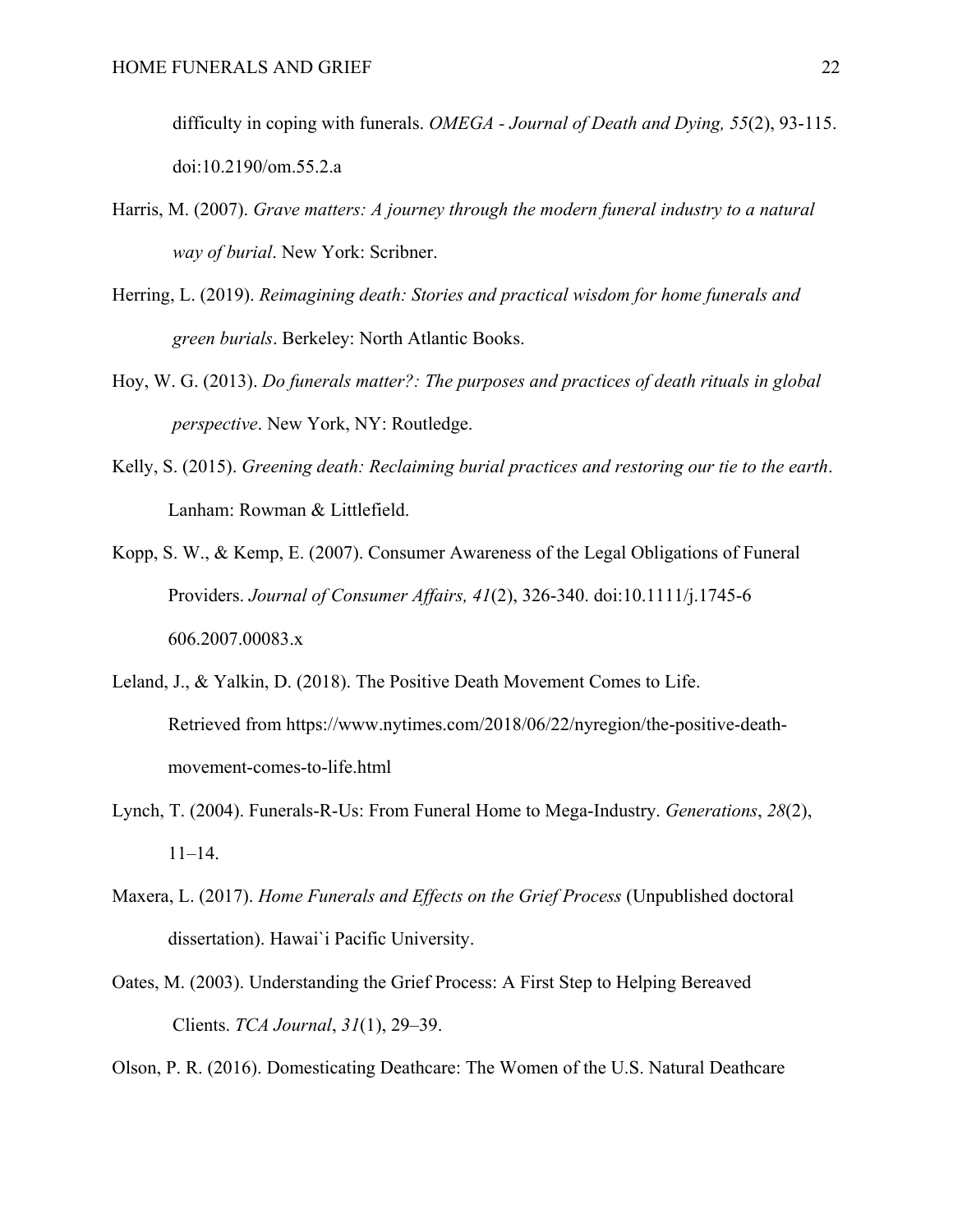Movement. *Journal of Medical Humanities, 39*(2), 195-215. doi:10.1007/s10912-016- 9424-2

- Reeves, N. C. (2011). Death Acceptance Through Ritual. *Death Studies*, *35*(5), 408–419. doi: 10.1080/07481187.2011.552056
- Rush, M. (2013). The industry take-over of home birth and death. *The Journal of Clinical Ethics,24*(3), 289-290.
- Schafer, C. (2012). Corpses, conflict and insignificance? A critical analysis of post-mortem practices. *Mortality, 17*(4), 305-321. doi:10.1080/13576275.2012.731724
- Schwartz, M. L., Jolson, M. A., & Lee, R. H. (1986). The Marketing of Funeral Services: Past, Present, and Future. *Business Horizons*, *29*(2), 40.
- Whitman, W. (1855). Song of Myself. In *Leaves of Grass* (pp. 22-78). New York, NY: Signet Classics.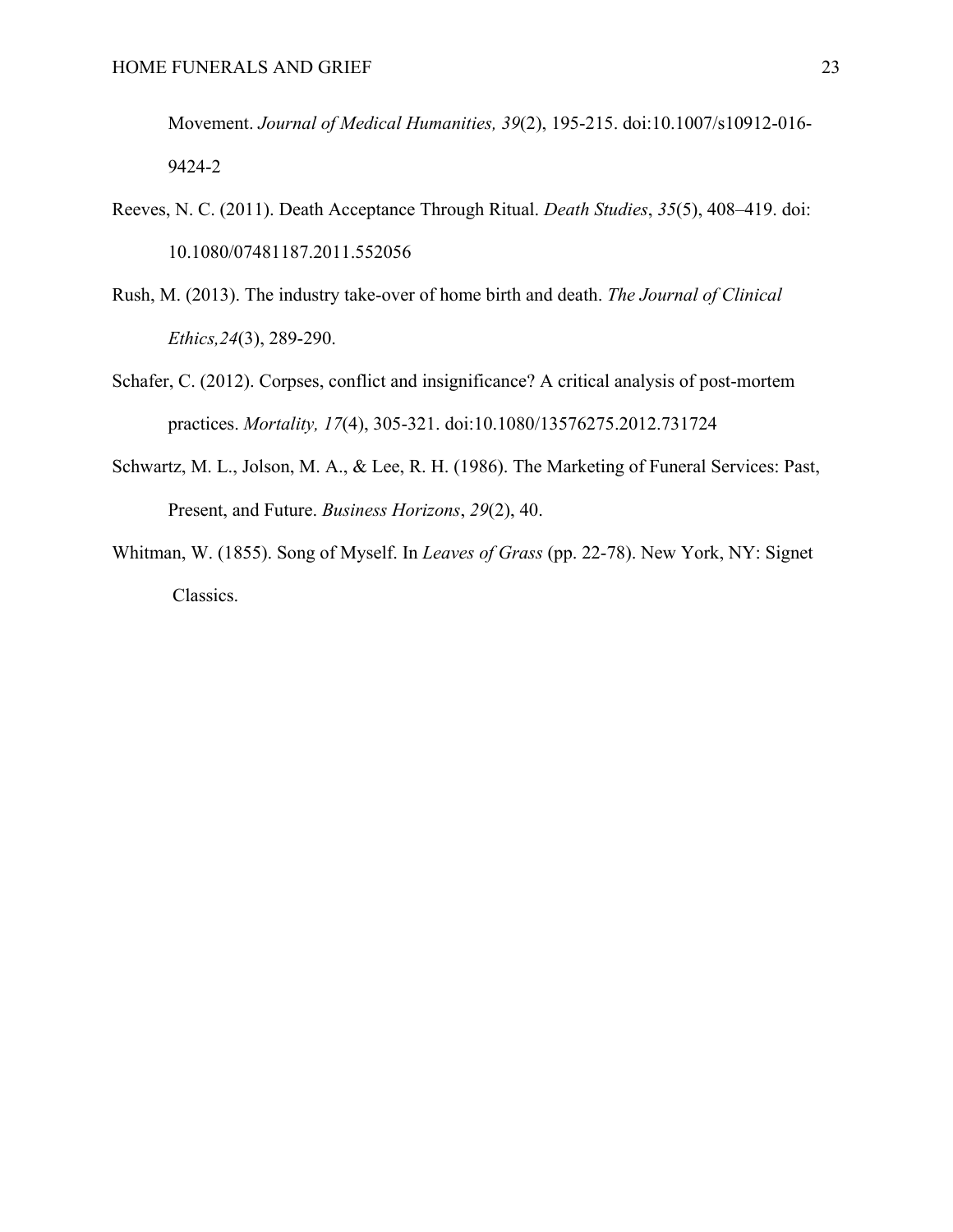#### Appendix A

#### Interview with Susan Nesbit, a Home Funeral Practitioner and Advocate

#### 1) *What do you find to be the unique aspects of the home funeral?*

I can say that not having to rush around after a death, not having to deal with a strange/unfamiliar environment are both nice starters. The biggest difference is that people are allowed the chance to grieve when they are ready. It is hard to imagine that everyone can come into a 2-hour service and deal with the myriad feelings a death brings, but a home funeral allows people the gift of time. Other unique aspects include vigils, the comfort of friends and family around the clock (if desired), the use of rituals, and the idea that we are helping the dead person to cross over.

#### 2) *Do you think home funerals help families grieve the loss of a loved one?*

I do. I think the mere gift of not rushing offers people time to slow down and accept what is happening. There is something empowering about keeping a corpse at home too. Just as we care for our loved ones while they are living, we continue that care into the afterlife, not relinquishing control to a stranger.

# 3) *How would you say home funerals fit into the wider movement towards death positivity?* I think that the idea of having a dead body in the home sounds super weird and scary to a lot

of people, but once they experience a home funeral, most the people I know of seem to be relieved and moved by the simplicity and beauty of it all. It helps to normalize death because there is a corpse in the living room!

4) *Morticians and others have advocated spending and time and viewing the body and remains are often at the center of funeral rituals. What function do you think the body plays in home funerals?*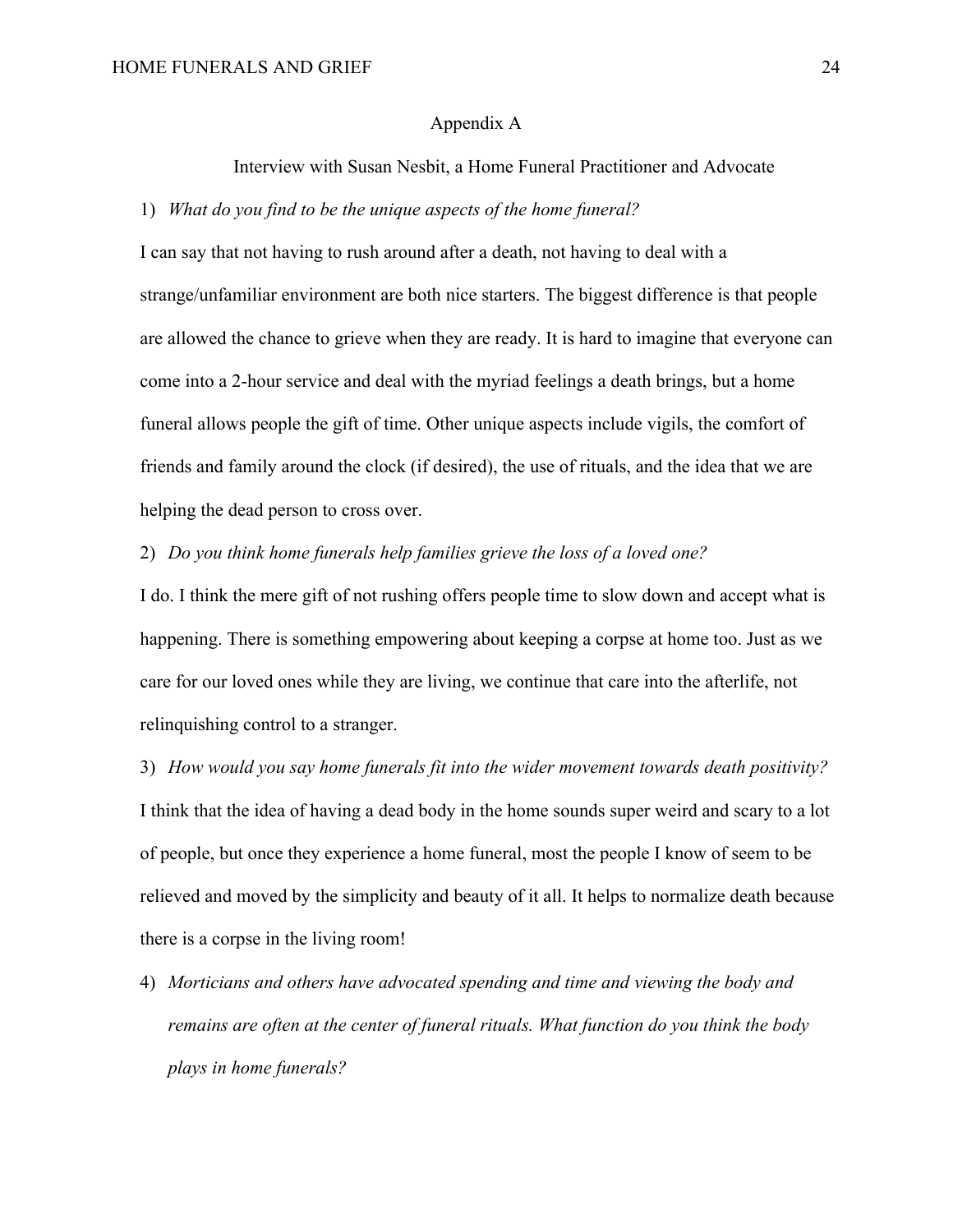I would say that they play the same role, but at home funerals the body does not really look so weird. Embalming changes the features of a person, but at a home funeral, the person looks like they did in life, but dead. There is no denying that death has occurred and subconsciously or not, that helps.

5) *Dead bodies are sometimes viewed as threatening or frightening in American culture. How do families cope with caring for the dead at home? Do some have to overcome their initial instincts when it comes to caring for the dead?* 

Absolutely! It feels scary and potentially uncomfortable to care for a dead relative, but I have seen families that never imagined being able to deal with such a scenario, completely change their opinion and come to see the beauty of caring for their loved one. For some, the realization of the beauty comes in doing the work.

6) *Please share any notable or powerful moments/experiences related to grief and home funerals* 

I was helping a family that absolutely did not want to have their relative to have a home funeral. They were opposed to all of it, but the patient really wanted to be cared for at home and then have a home funeral. A compromise was made, and the family ended up holding a vigil in the nursing home where the person died, and after they washed the body, their feelings began to change. They held a vigil, followed by a celebration of life, and they were so grateful to be involved in her care after she died. The fear and "yuck factor" disappeared and they felt nothing but appreciation for the opportunity to care for their daughter/sister.

7) *What is the first thing you would tell someone who is unfamiliar with home funerals?*  Try to keep an open mind! It is not for everybody, but the people who experience it tend to be moved in a way they could never have expected.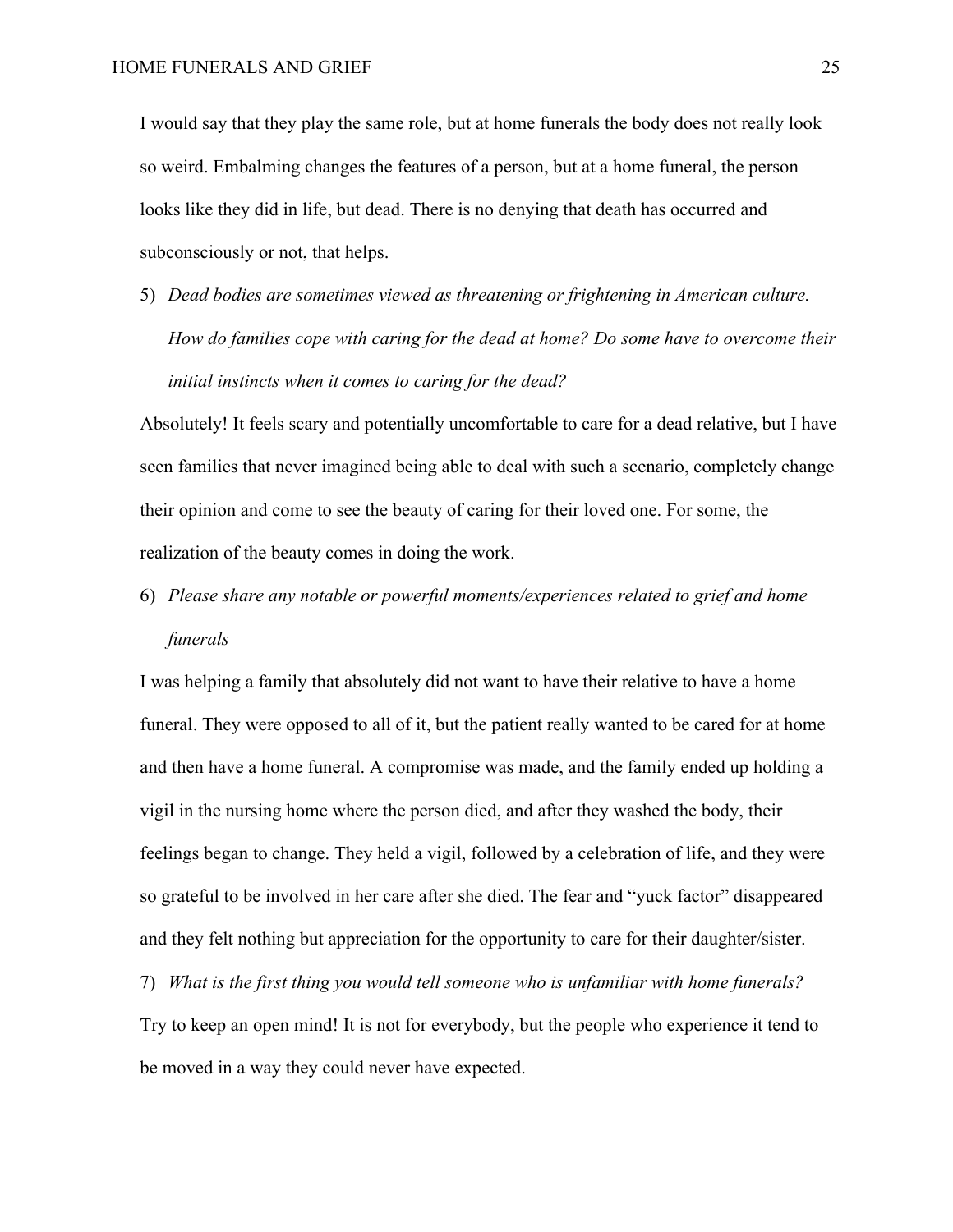8) *Why do you suppose that women lead this movement?* 

Probably because death is like birth. We are helping people labor into the next phase.

9*)Why do you think this movement is gaining momentum in this particular cultural moment?* 

Because the baby boomers are going to demand it. They have been involved in demanding green options in their lifetime, and death is not green. They want better options. Besides, we must change the way we deal with death!

10) *What role do personalized rituals have in the grieving process?* 

That is up for debate, but many people would argue that ritual is essential with rites of passage, and death is a Rite of Passage, so rituals seem appropriate.

11) *Any closing thoughts?* 

I have seen firsthand the benefits of home funerals. I have watched families take time to process their grief, in the comfort of their own homes. However, I know this is not for everyone and yet I hope to see it normalized as the years go on.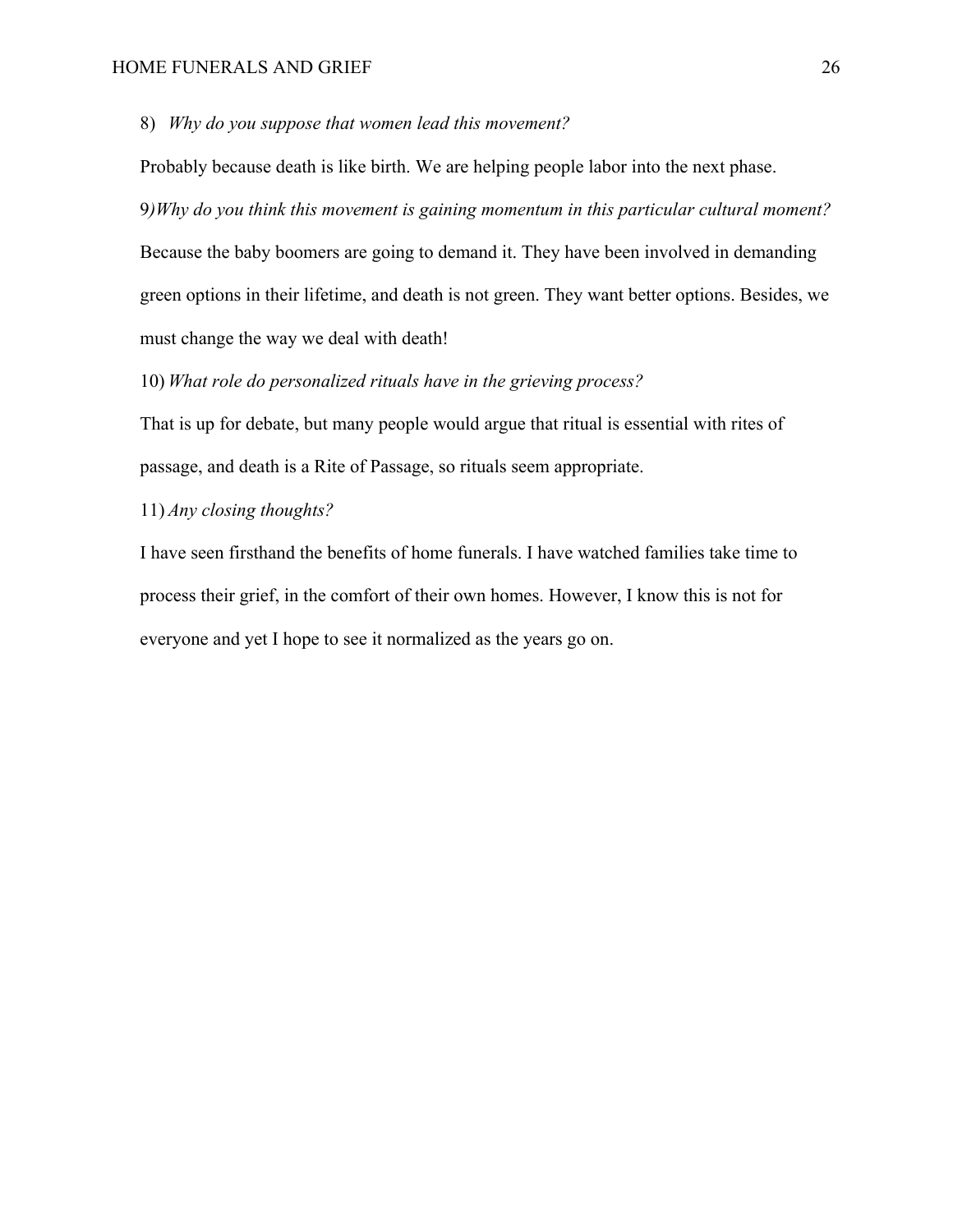#### Appendix B

#### Interview with Charlene Elderkin, a Home Funeral Educator

1) *How do you like to define your role in Threshold Care Circle (TCC) and the role of the group in the community?*

We like to be clear that we are educators, we help people know what their choices are. Sometimes it can get confusing because we live in a small town often when there is a home funeral someone from TCC will be there helping out but that is because they have a relationship with the family, it's about the family being empowered to make choices, not TCC doing it for them.

1) *What term do you use to refer to the work you do?* 

We have to be careful about what we call ourselves [...] Home funeral guide could be something but really, we like to sit with the term educator. We want to empower families and give them choices. There are people that live in more populated areas that use a more handson approach and that is as a paid professional […] If you do anything other than education, you are operating as a funeral director without a license. That's why we clarify, if a family invites to be present, we can be helpful as friends but really, we want families to be empowered to participate on whatever level they feel comfortable with […]

2) *What do you find to be the unique aspects of home funerals as opposed to conventional funerals?* 

The family directed part of it. In a conventional funeral you turn things over to a professional—a better term is family-directed funeral. A big aspect of it is care of the body at home, but when we talk about home funerals it can mean a wide variety of things—it can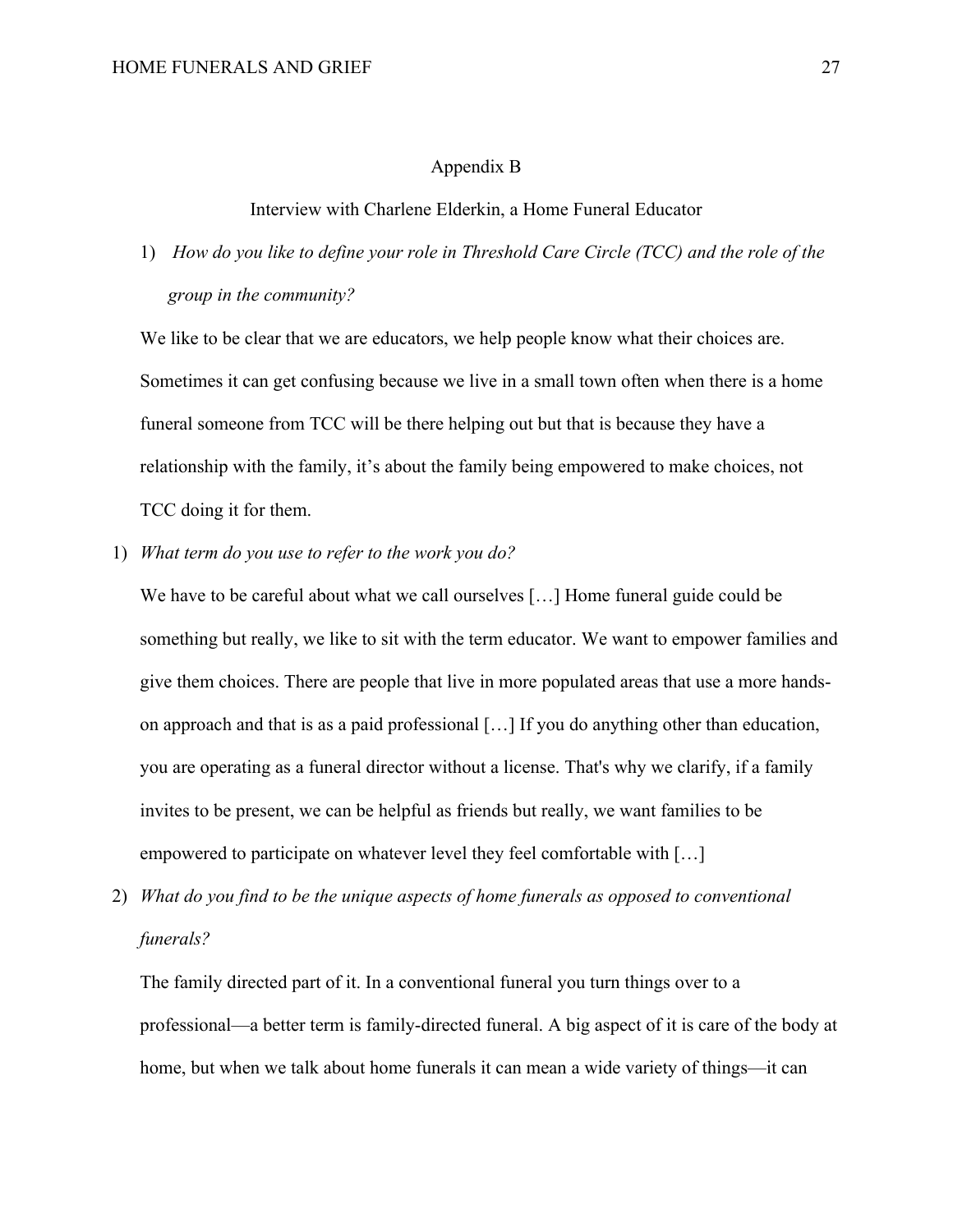mean spending a few hours with the body at the nursing home before it's whisked away […] It's mostly about families making choices that they did not know they could make, and that manifests in ways that are as unique as the individuals are.

3) *Do you think home funerals help families grieve the loss of a loved one?* 

I would suspect that it does, especially when the loss is sudden. If someone is in hospice care and they've been hanging on at the end you might feel relief, but of course, it's still a meaningful thing to do. In terms of the impact on grieving, in the case of an unexpected death, you just haven't had time to get used to the idea that they are gone. Another thing is that in a conventional funeral there isn't much for the families and the wider community to do, other than bringing food and grieving people don't eat much. So, the fact that people rally and assist in home funerals speaks to Midwesterners' need to do something. We want to feel like we're doing something with our bodies. During home funerals, people can help clean the house, or dress the body, or change the ice. Really if you're having a family-directed funeral or caring for the body at home there are so many more tasks that need to be done. As we move our bodies through this process, it also helps move the grief. Of course, if the death is sudden, those closest might not be able to do anything with their bodies, but really, it's a whole community that grieves. So, I think it's most impactful when the death is sudden and being able to do something with our bodies helps us to move the emotions that are swirling in our bodies.

4) *Morticians and others have advocated spending time and viewing the body and physical remains are often at the center of funeral rituals. What function do you think the body plays in home funerals?*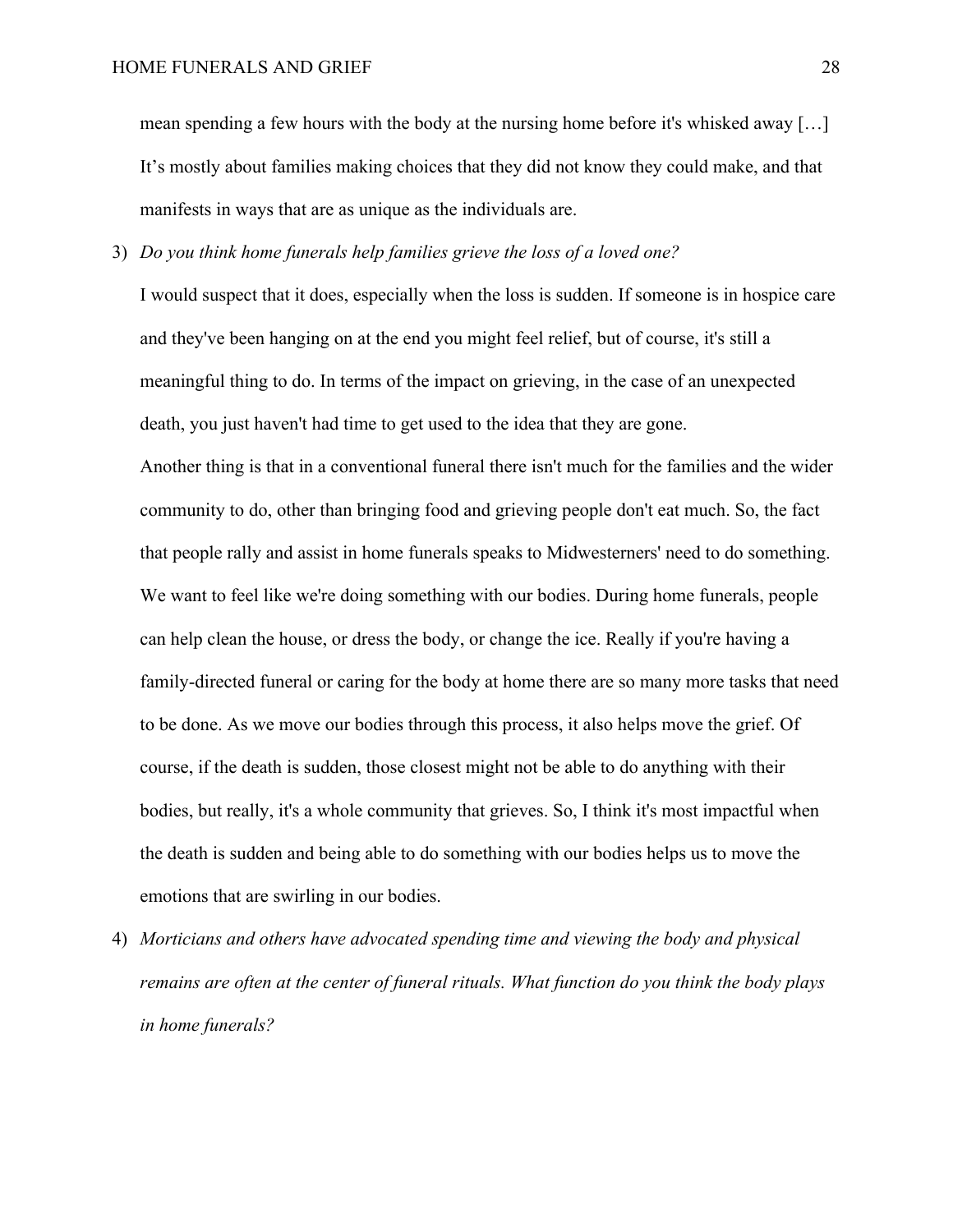Now, this is different than traditional funerals because you have the body with you for a longer time. As opposed to a conventional funeral where it's an embalmed body and you only see it for a couple of hours. So, it really is a central component…What I've heard over and over is that there is a point during time spent with the body when you realize that that person is no longer there. Sometime during the second going into the third day. Otherwise, the body is whisked away, and you see it briefly at the funeral home and it can all feel very unreal. Very interesting things happen when the body is not embalmed—a kind of relaxing. Rigor mortis sets after twenty-four hours, and then it lets go, and the mouth might relax into a smile, all the tension goes out of the face. There's a whole process that the body goes through that we no longer know because of embalming. Spending time with an un-embalmed body is really significant and people can spend as much time as they want and have the conversation they want. People can connect with the fact that the deceased really isn't there anymore. That facilitates grief—people understand that the spirit that animated this body is no longer present.

5) *Dead bodies are sometimes viewed as threatening or frightening in American culture. How do families cope with caring for the dead at home? Do some have to overcome their initial instincts when it comes to caring for the dead?* 

Most people that hold home funerals know that they want to do that for a long time, so maybe there is initial resistance but not really. I remember one time a particular family was anticipating the death of a family member and they were not interested in caring for the body. This woman ended up dying in the nursing home and her sister happened to be there when a friend came to wash the body. In that moment she decided that that wasn't such a weird thing after all and participated. People have fears, but I think if we let people know that they have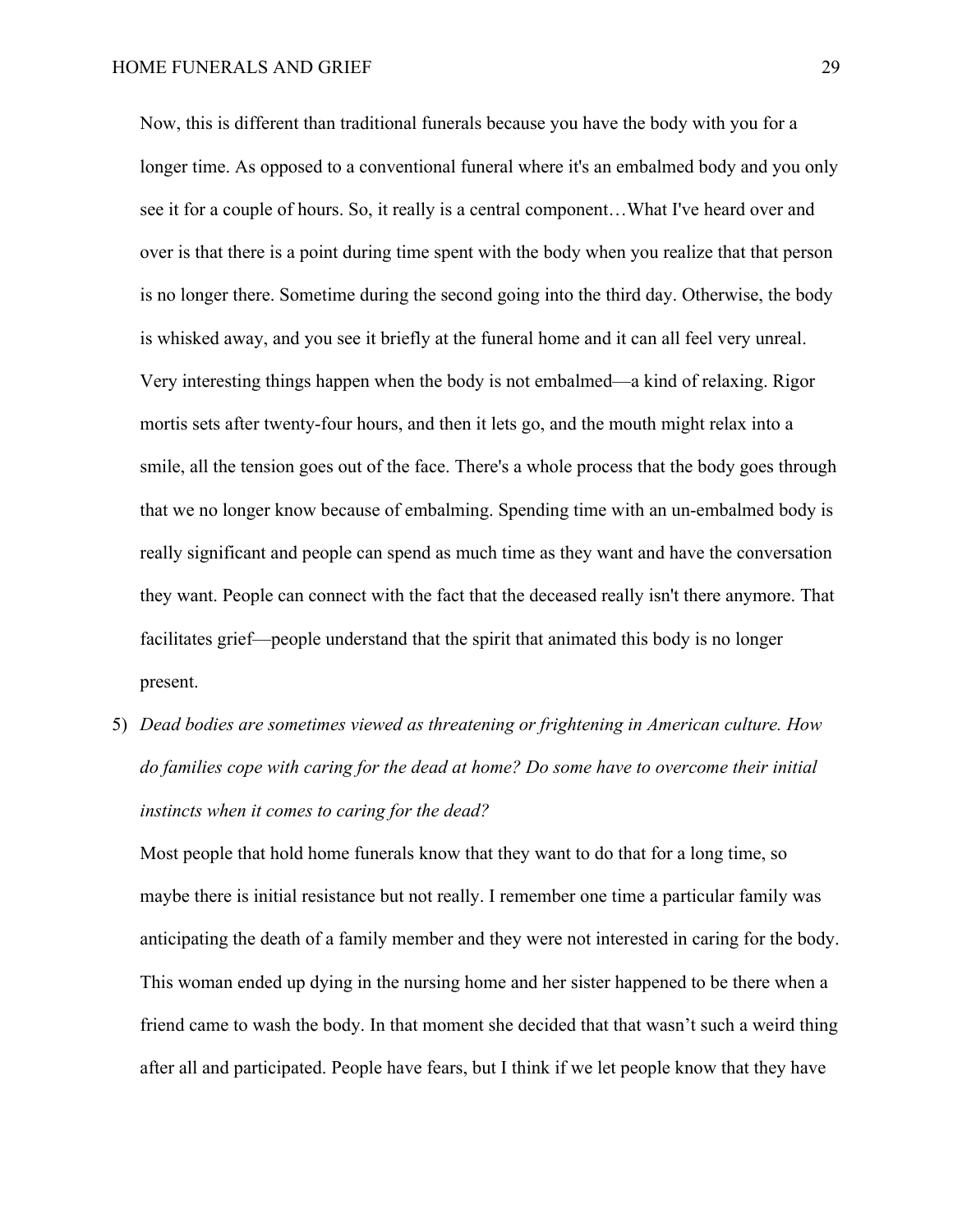choices and leave that door open for people often they will walk through it. It sounds weird because we don't have a framework, we haven't seen people do it. When someone you love has died it doesn't feel weird anymore, it feels like an extension of your love. Of course, you can't convince people to try it if they are really uncomfortable but if other people are [caring for the body], they will often choose to help. You know, I was with my mom when she died, she died in a hospice and after I laid next to her bed for a few hours. She died in the early morning and I had been there all night. It was early in the morning and I was going to go pick up my kids, but it was too early, so I laid down and slept next to her body for a few hours. I remember thinking that this should feel weird, but it didn't feel weird. Then I brought my kids so they could say goodbye to their grandma. I guess that's the long way of saying we think it will feel strange but it's just an extension of your love for the person.

6) *If you can, please share any notable or powerful moments/experiences related to grief and home funerals* 

Yes, in 2010 or 2011 there was a newborn baby that was born at home and died a few hours later. They were very private people and they weren't sure they wanted to have a home funeral. They had to do an autopsy on the baby because they weren't sure why he died, and when the baby was brought back home, the parents were exhausted. A few members of TCC held the baby and kept vigil through the night so the parents could rest. Ultimately the parents chose to open up their home because the community had not met their son. When I went to their home there was a line around the block of people who wanted to pay their respects to the family. As I entered the house, I realized that this service was the anniversary of the birth and death day of my firstborn daughter. So of course, my relationship with death is very much influenced by the fact that at twenty years old my firstborn daughter was born and died the same day. And this happened to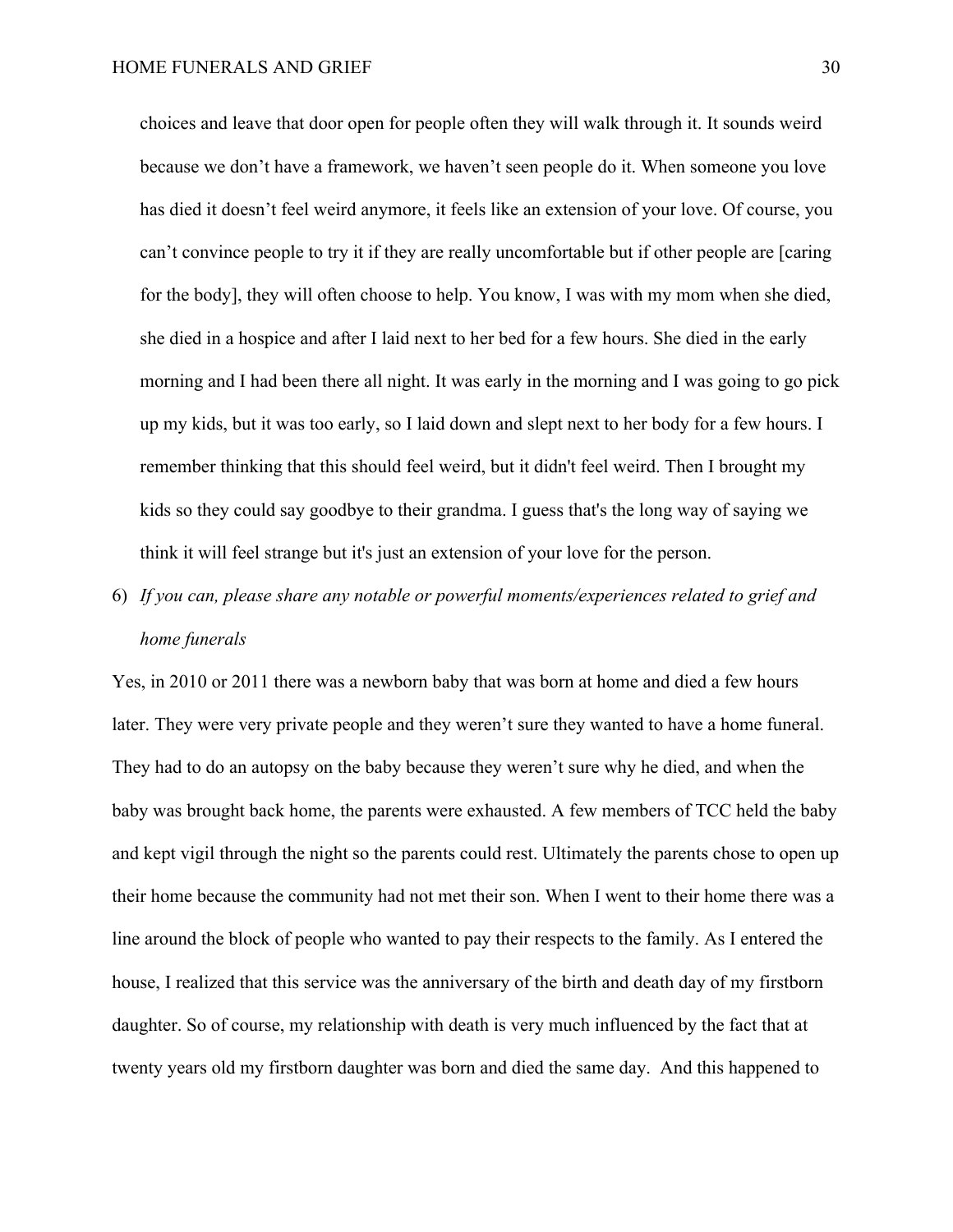be her birth and death day. And then, as I'm waiting, the parents were going to take a break and the friends who were helping had the baby, and we were going to change the ice packs. Because I am part of TCC, she said, "Come with me." One of the things I say is "You get the backstage pass to people's most intimate moments. You're willing to show up for death." So we went upstairs and she unwrapped the blanket and I saw the baby and we put the ice packs on. He looked very perfect. Blue fingernails were all you could see, otherwise, he looked like a healthy baby. We went downstairs and there was a line in the room that extended into the next room, but the parents weren't quite ready yet and A. said, "Do you want to hold him?" So I got to hold this baby, and I'm standing there and thinking about these interconnecting circles. There's my baby, on this very day, like the 35<sup>th</sup> anniversary, and then here's this couple, having a home funeral because I started this group. It was circles within circles, a very profound moment for me personally, that all the threads of my life seemed to connect in this moment.

I got to hold my baby right after she was born, but then her lungs started to fail, and she was on monitors and sent to another hospital and I didn't see her again until the funeral home. It had been a long time, and I didn't feel I had any more healing to grieving to do, but in that moment, there was some greater and deeper healing that came to me that I didn't even know I needed. That was my 35 years ago experience that was my connection with this family. and it was a very deep experience both for the family and for me.

7) *What is the first thing you would tell someone who is unfamiliar with home funerals?*  Our group teaches people to care for their own dead, with or without a funeral director. It is the traditional way of caring for the dead for most of our existence as a species. You start talking about that, and you see what comes up.

8) *Why do you suppose that women lead this movement?*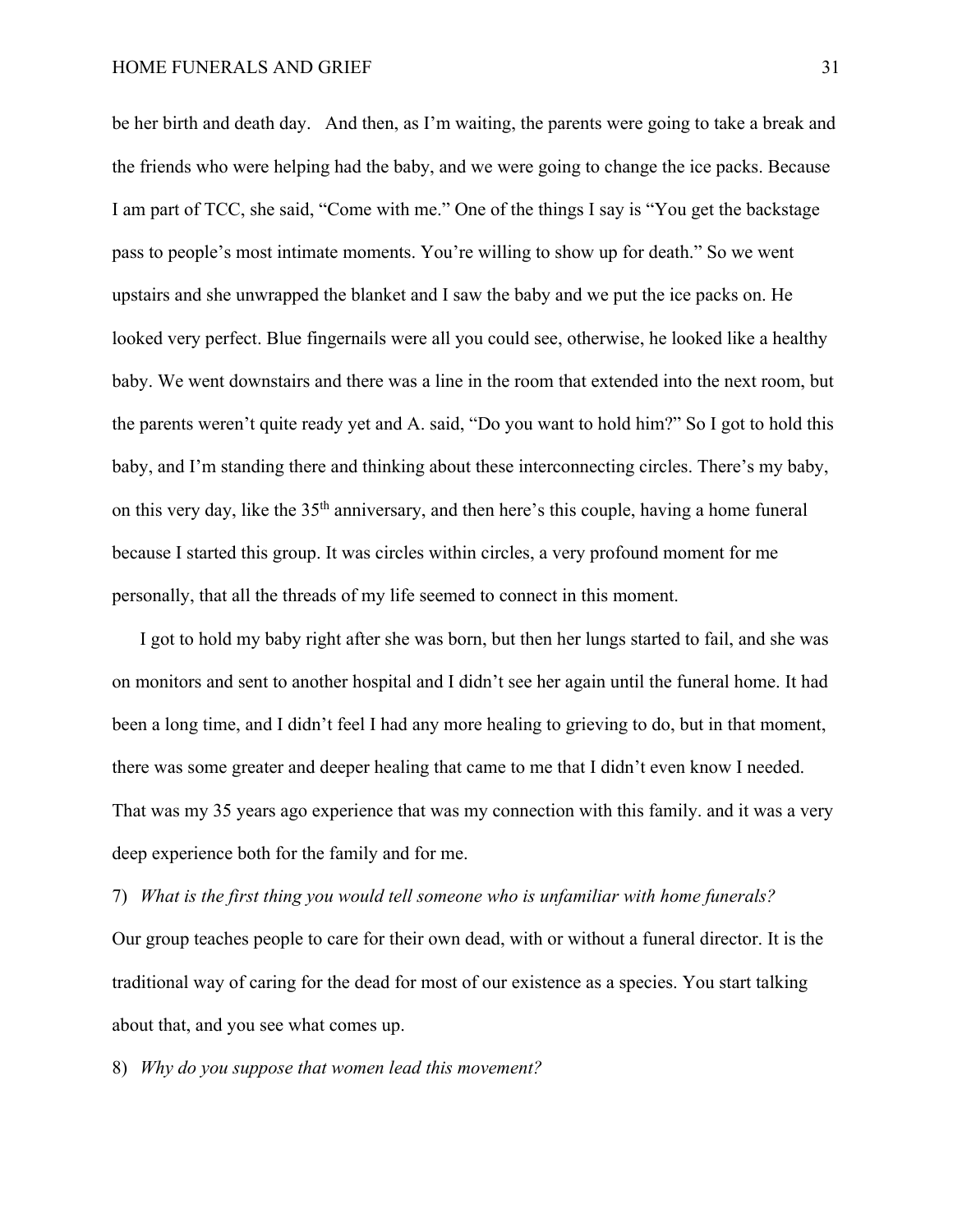#### HOME FUNERALS AND GRIEF 32

Culturally, we are the caregivers, at least in most traditions I'm aware of and even in America, before funeral directors became something professional, it was women who cared for the dead. As with many things that women do, when men take over and it becomes professionalized, like cooking… I mean, who are the chefs? and who does most of the cooking? Who are the big name chefs, or designers… any of that stuff. Somebody wrote a paper about this, about the role of women as caregivers, as the ones who held the knowledge, for the community, of how we care for the body. In the Jewish tradition, men care for men's bodies, and women care for women's bodies.

9) *Why do you think this movement is gaining momentum in this particular cultural moment?*  A lot of people said that us baby boomers brought home birth into being because hospitals were not treating us well. I think there's been a disconnect with traditional religious rituals. People are less religious than they used to be and find conventional funerals not meaningful, so they're looking for other ways to have a meaningful experience. So, I think that, the same way baby boomers changed the way we give birth, are now changing the way we deal with death.

The home birth movement has helped raise awareness of the expected standards in birth. Hospitals would not have changed without the pressure from the home birth movement, which brought many issues to light. […] Because some people are opting out now, funeral homes might go through the same process and become more willing to adapt to the families' wills. It's the families' right in most States to bring the body home; but a lot of institutions didn't know that when we were starting out, and they would not allow it in some cases. But as the whole death care movement has gained awareness, funeral homes are going to offer better options and be willing to explore hybrid solutions, that wouldn't have happened before there was a knowledge that we could do it for ourselves.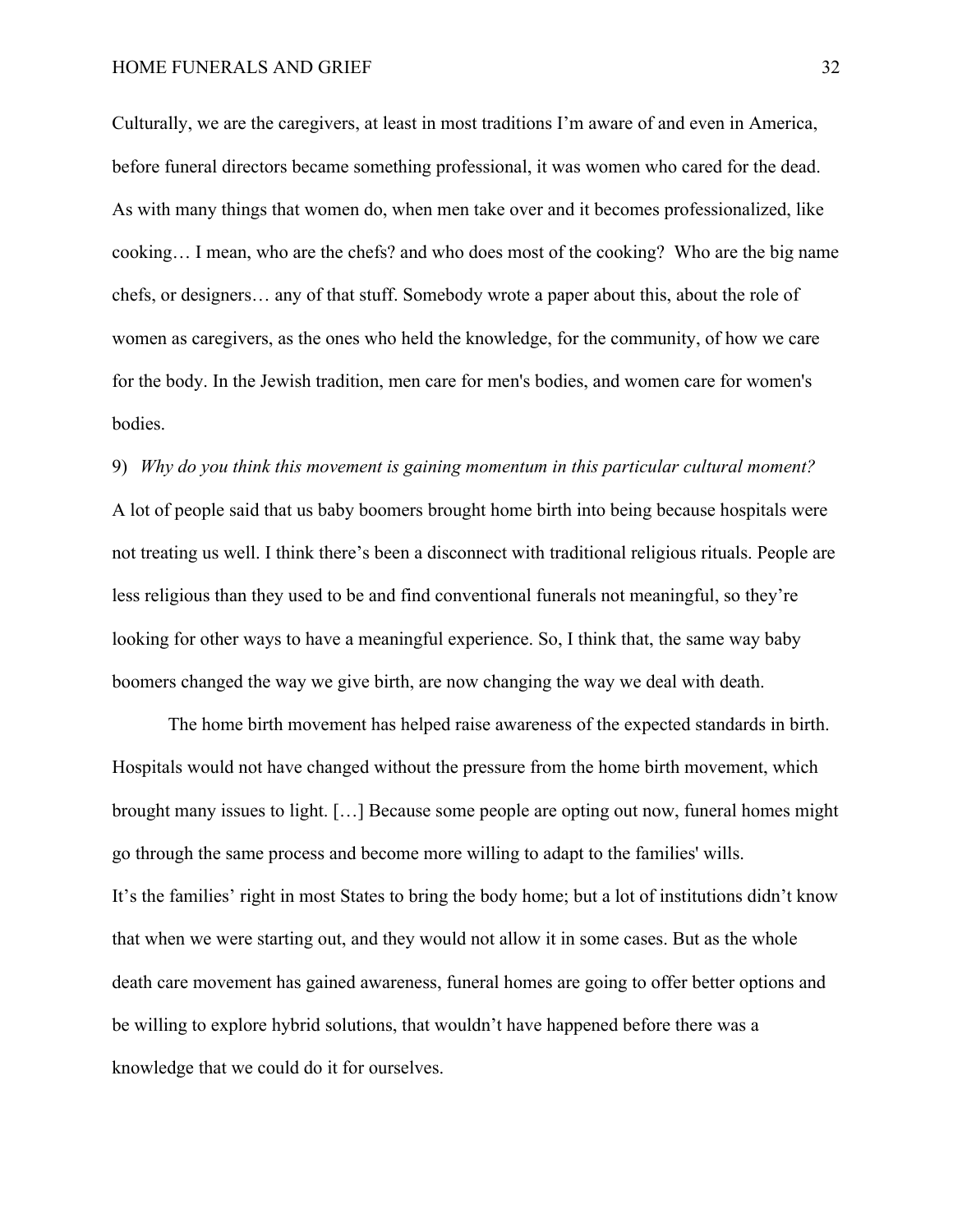10) *What role do personalized rituals have in the grieving process?* 

I think sometimes we lose sight of how important this is. A lot of people refuse to have a funeral, forgetting that people who are left behind need something. After a sudden loss in my own family, in which there was no access to a service or presence of the body, we improvised a gathering, with a slideshow and some music at a community center. It wasn't a big event, but it really brought to me that we need a place to gather and share our feelings, to say goodbye.

Obviously, having a home funeral doesn't have to be exclusive; there's a certain structure to the way that we do funerals, and doing one at home doesn't exclude having a memorial afterward, for example.

What's really interesting to me is to see what people choose to do when they're given more choices than the usual. Specific traditions can spring up in different communities, like people gathering to sing around the house when the body is being carried to the funeral car. Some things can be very individualized, but at the same time communities can develop their own rituals.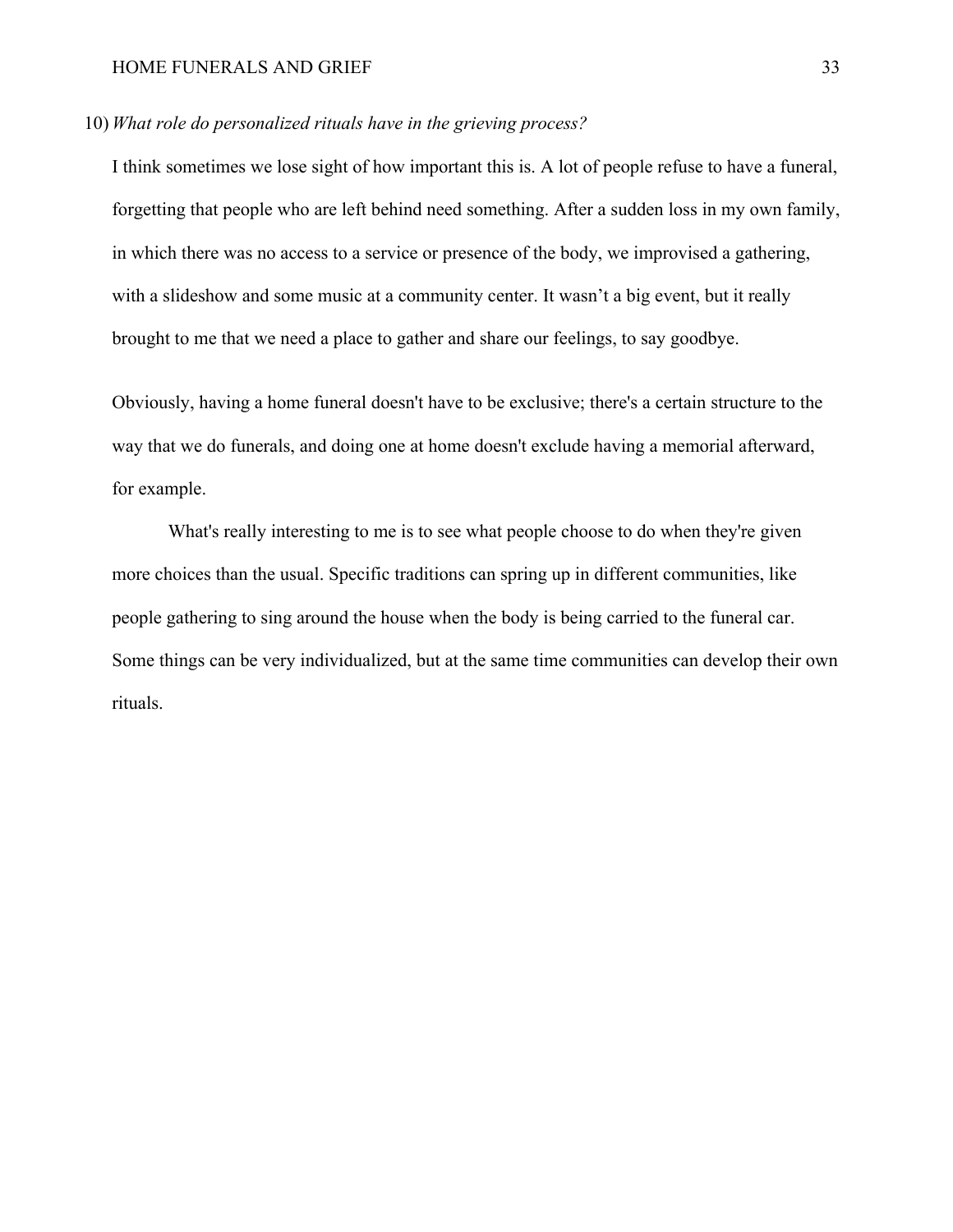#### Appendix C

#### Interview with Susan Townsely, a Social Worker and Therapist

1) *Do you think home or green funerals help families grieve the loss of a loved one?*

Absolutely. It offers a chance for everyone to absorb the reality of the loss and to be with friends and family in the comfort and security of their own home.

# 2) *What are some patterns or things that you notice come up often in counseling related to the death of a loved one?*

The grief comes in waves. First you feel like you are walking around in a bubble of grief and the rest of the world is carrying on around you, but you can't feel a direct part of it. Then a deep sadness comes and needs time and space. And eventually you are able to turn into the routines and rhythms of life again.

#### 3) *Do you think counseling is beneficial for people who are grieving?*

I do, I think it helps to have a space and time to process what is happening and get some help knowing what a normal grieving process looks like and strategies for tending to the grief as it comes up.

4) *What aspects of funerals do you believe to be therapeutic?*

Being surrounded by people who share in your grief and can offer love and support.

5) *What are some counseling techniques or practices that you use to facilitate healing?* Mindfulness, learning to be comfortable with sadness…resisting the grief makes it bigger.

6) *Do you ever use rituals in your sessions?*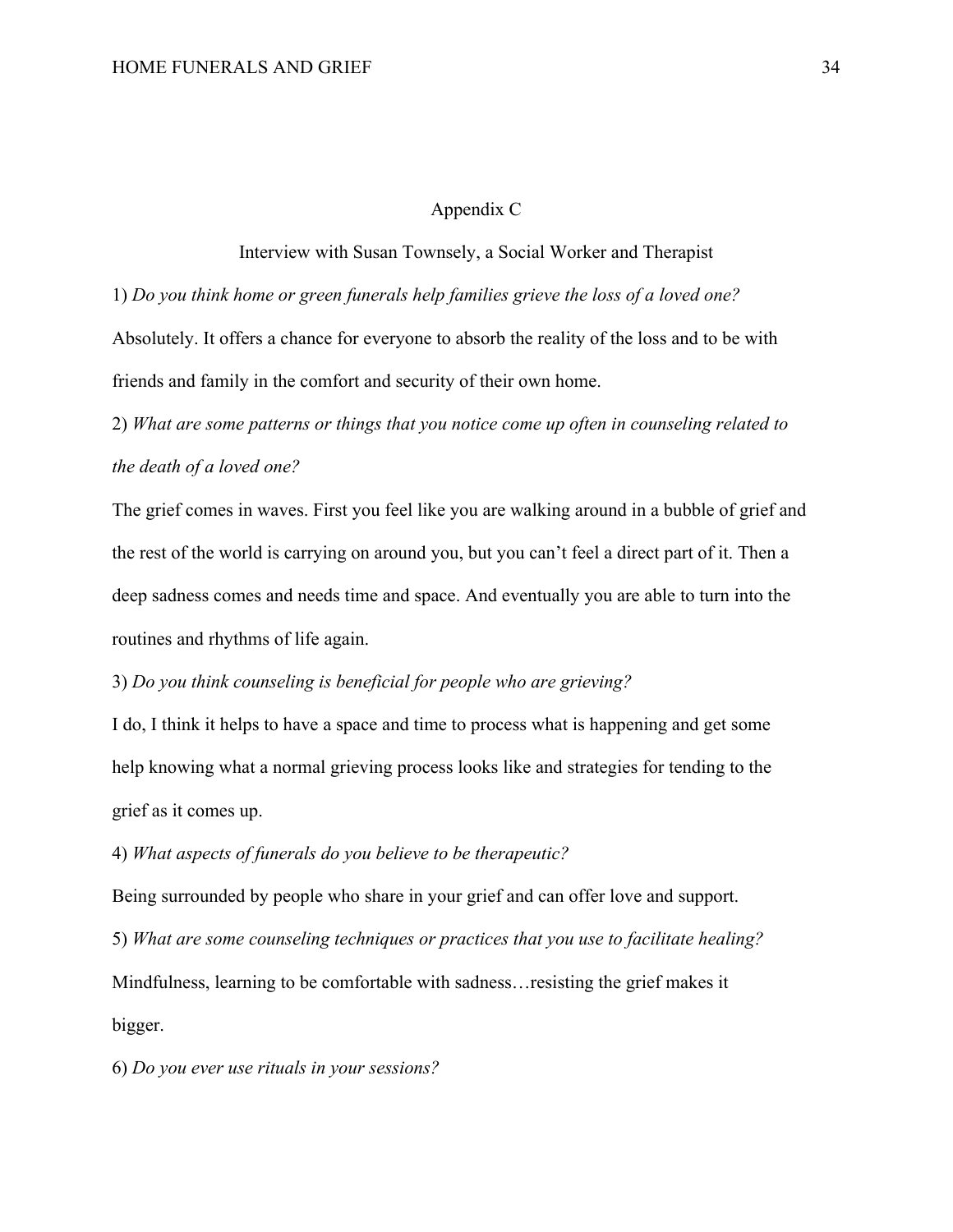I help people think about what would be meaningful to them and how they can execute rituals at home.

7) *What, if anything, do you think is therapeutic about rituals?*

Rituals can help you feel closer to the person who has passed and also help you bring closure to the loss.

8) *Please share any thoughts you might have about the relationship between grieving and funerals*

I think a funeral allows for a lot of love and support from others and also allows for closure.

9) *From your experiences working with people, why do you suppose the home and alternative deathcare movement is gaining momentum in this particular cultural moment?*

When you lose someone, you love you feel you have no control. The traditional funeral process continues that feeling. The home funeral puts the loved ones back in charge, making all of the choices and taking it all more slowly.

10) *Anderson (2009) theorizes that families move through stages in the wake of loss, including acknowledgement of the death and moving towards gaining hope for the future. Do you think the stage model is realistic and accurate?*

I do. I often refer to Elizabeth Kubler Ross's stages of grief which helps people to put their grief inside of a process and bring more understanding.

11) *Any closing thoughts or insights on grief?*

Grief and suffering are a part of our human existence. It is in many ways part of what I talk about with every client. Learning to live with it, make space for it and understand it is something we all share is important to everyone's process.